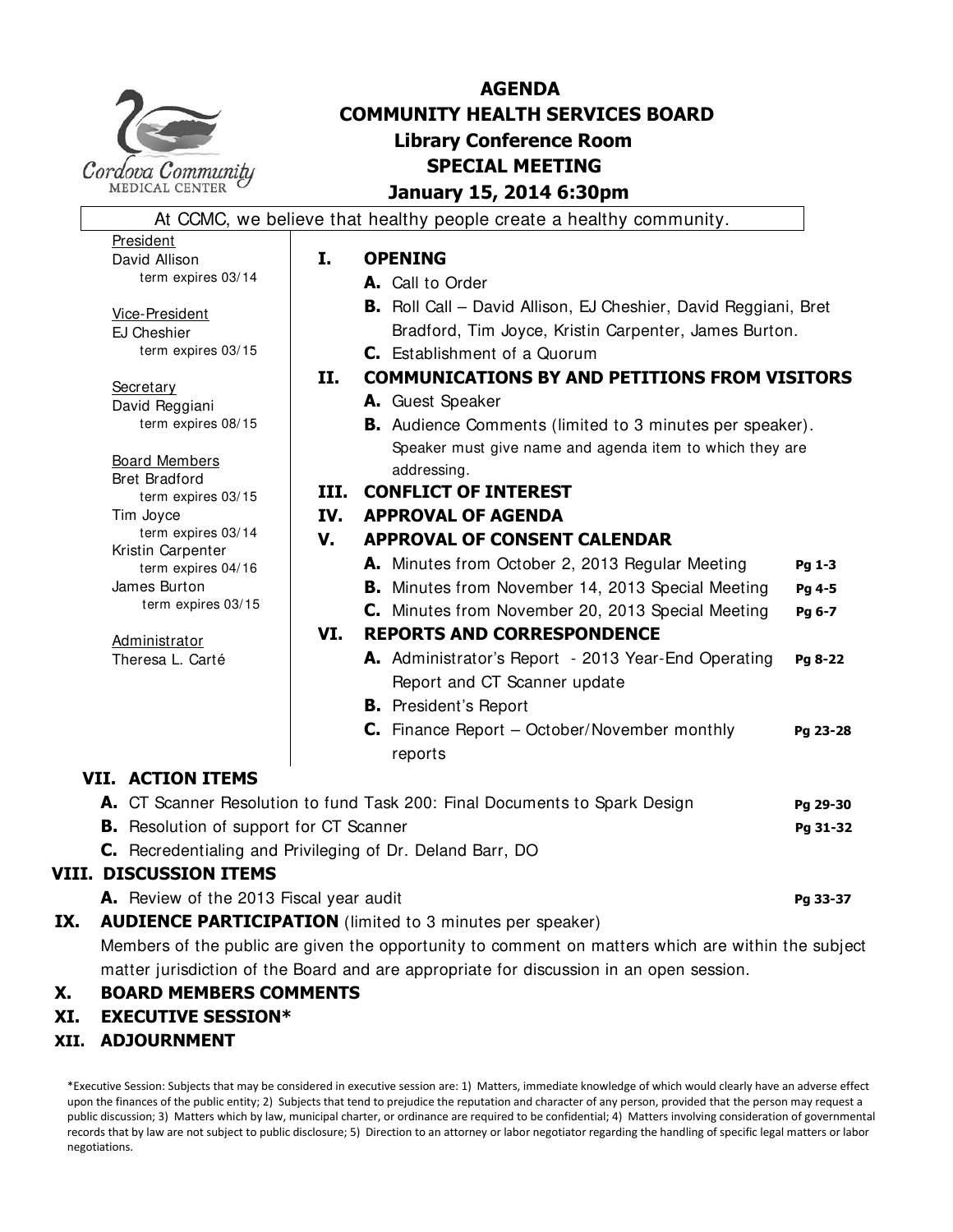## **Minutes Community Health Services Board Library Conference Room October 2, 2013 – 6:15 PM Regular Meeting**

## **I. CALL TO ORDER AND ROLL CALL –**

**David Allison** called the HSB special meeting to order at 6:15 pm. Board members present: **David Allison, David Reggiani, Bret Bradford (arrived @ 6:20pm), Tim Joyce, Kristin Carpenter, James Burton and E.J Cheshier (arrived @ 6:28pm).** 

A quorum was established.

CCMC staff present: **Theresa Carté,** CEO and **Stephen Sundby,** Director, Sound Alternatives.

## **II. COMMUNICATIONS BY AND PETITIONS FROM VISITORS**

- **Guest Speakers**  None
- **Audience Comments**  None

## **III. CONFLICT OF INTEREST –** None

## **IV. APPROVAL OF AGENDA**

**M/Reggiani S/Joyce** move to approve the agenda. Add item VII Action Item "E" to the Agenda for Credentialing of Melissa Brooks **Upon voice vote, motion passed 5-0**

## **V. APPROVAL OF CONSENT CALENDAR**

Minutes from the July 3, 2013 HSB Regular Meeting **M/Joyce S/Burton Upon voice vote, motion passed 5-0**

## **VI. REPORTS AND CORRESPONDENCE**

## • **Administrator's Report**

**Theresa Carté** ~ highlighted the four new permanent and 2 casual CCMC staff that have been hired since the July 3, 2013 HSB meeting, and listed who the current travelers are. There is a list of the current repairs to the facility such as the Ambulance bay door, the drainage problem in front of the ER entrance, a drainage issue caused by a blocked pipe in the kitchen and the HVAC repairs are still underway. We have submitted LOI's to both Murdock and Rasmuson Foundation for grants in regards to the CT Scanner. Our EHR, Healthland had some internal issues which delayed the go-live date and subsequently has pushed the date back as far as October 2014.

• **President's Report** ~ None

## • **Finance Report**

**Theresa Carté** ~ summarized the Finance report; at the end of August 2013, records showed a slight decrease from budget in its total revenue. Expenses are lower than expected mostly due to reduction in utility cost from summer and HVAC work. The statistics for CCMC mostly show a better than budget average. A major concern of the hospital has been its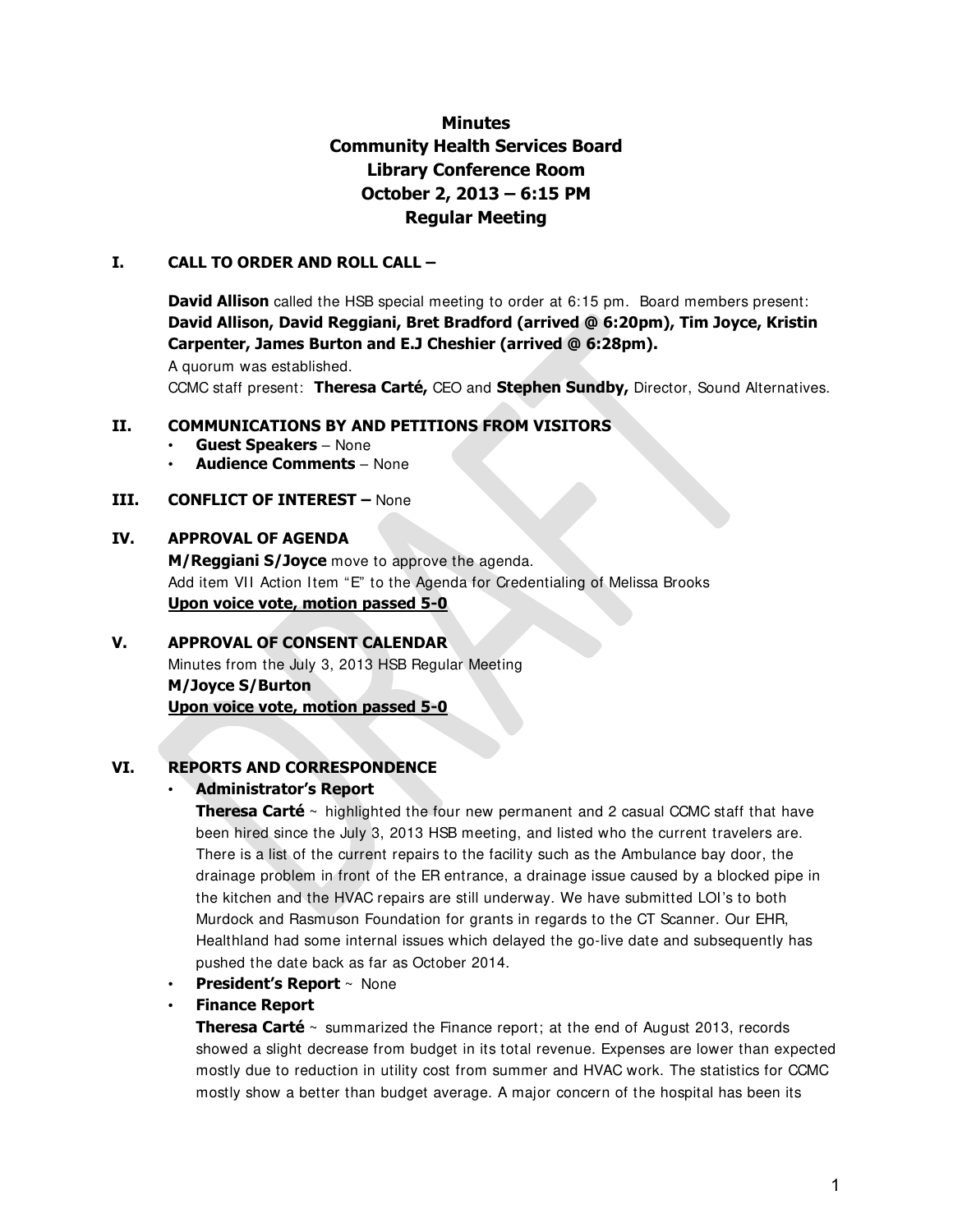day's cash on hand (DCOH), due to a reduction of cash received from Medicare it reduced the DCOH to 8.25 days in the month of August.

**Sound Alternatives**  $\sim$  So far in 2013, the only patient revenue recognized has been through its respite care program in August. Grant revenues are based upon a total of expected grants to date, annualized over the entire year. Total expenses include all department based expenses; however, do not include overhead items such as administrative, building costs and utilities.

## **VII. ACTION ITEMS**

## **A. Approve CCMC 2014 FY Budget M/Carpenter S/Joyce "I move to forward to City Council." Upon voice vote, motion passed 7-0**

## **B. Recommendation by HSB for Providence Region Community Ministry Board**

HSB members were not ready to make a recommendation. At any time, the HSB is welcome to provide a recommendation to Providence for this role.

## **C. Credentialing and Privileging of Dr. Curtis Bejes**

**M/Joyce S/Reggiani "I move to offer the credentialing privileges to Dr. Curtis Bejes".**

**Upon voice vote, motion passed 7-0**

**D. Credentialing and Privileging of Dr. Philip Hess M/Joyce S/Reggiani "I move to offer the credentialing privileges to Dr. Philip Hess".**

**Upon voice vote, motion passed 7-0**

**E. Credentialing and Privileging of Melissa Brooks, ANP-C** 

**M/Joyce S/Reggiani "I move to offer the credentialing privileges to Melissa Brooks".**

**Upon voice vote, motion passed 7-0**

## **VIII. DISCUSSION ITEMS**

## **A. Review the Community Health Needs Assessment Results and Implementation Plan**

**Theresa Carté –** Gave a brief summary of who the CHNA Advisory group members were and the organization are affiliated with and a timeline of when this process started. The top five needs identified within the community were as follows: 1. Attracting and Retaining Medical Providers. 2. Access to Specialty Care. 3. Affordability of Care. 4. Care Coordination across Healthcare Providers. 5. Mental Health/Substance Abuse. A copy of the results from the CHNA Survey can be made available upon request.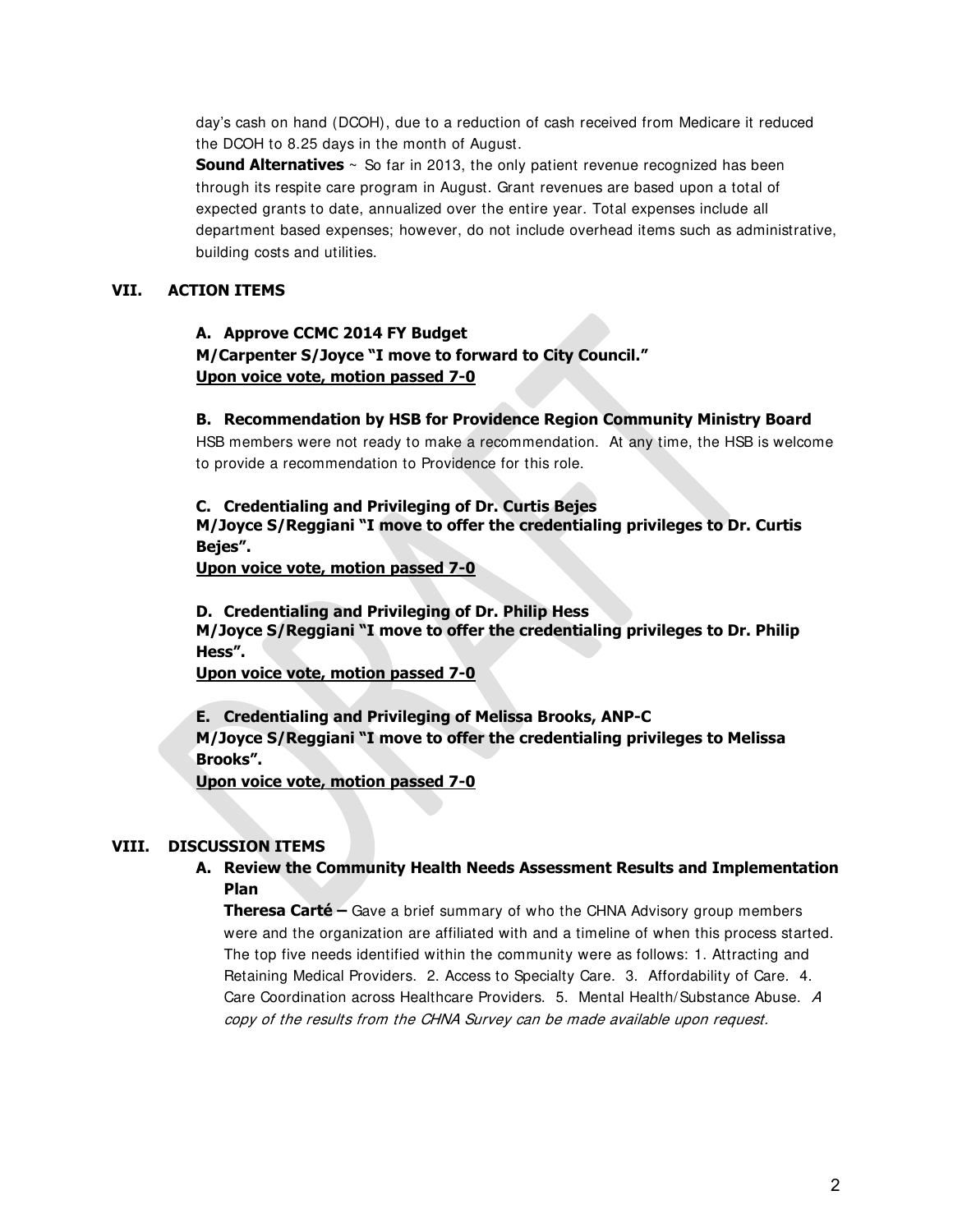## **B. Rasmuson Foundation Grant Board Giving Requirements**

**(via teleconference) Mariko Selle**, Grant writer for CCMC spoke in regards to the giving requirements by the Rasmuson Foundation. The Rasmuson Foundation requires non-profit boards who ask for their assistance to be "100% giving" boards. A copy of the Board Giving requirements can be viewed directly from the following location, [http://www.rasmuson.org/index.php?switch= viewpage&pageid= 136](http://www.rasmuson.org/index.php?switch=viewpage&pageid=136)

## **IX. AUDIENCE PARTICIPATION** – None

## **X. BOARD MEMBERS COMMENTS**

**Joyce** ~ No comment **Carpenter** ~ Glad to see the financials **Bradford** ~ No comment **Reggiani** ~ No comment **Burton** ~ No comment **Cheshier** ~ No comment **Allison** ~ No comment

## **XI. EXECUTIVE SESSION** – None

## **XII. ADJOURNMENT** –

**M/Reggiani S/Bradford** Move to adjourn the meeting. **Allison** declared the meeting adjourned at 7:26 pm.

**Transcribed by: Faith Wheeler-Jeppson**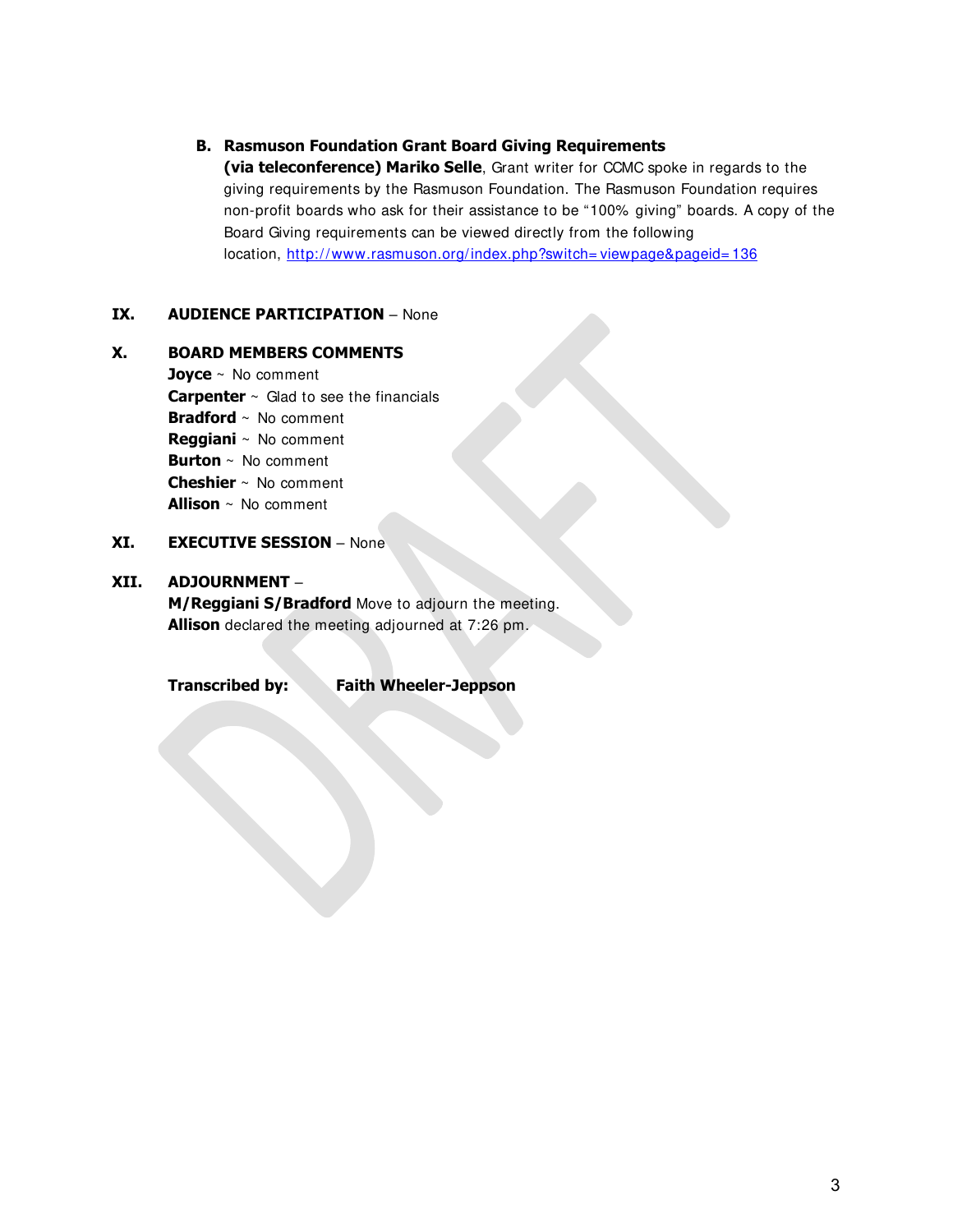## **Minutes Community Health Services Board Library Conference Room November 14, 2013 – 5:30 PM Special Meeting**

## **I. CALL TO ORDER AND ROLL CALL –**

**David Allison** called the HSB special meeting to order at 5:30 pm. Board members present: **David Allison, David Reggiani, E.J. Cheshier and James Burton (telephonically).**

A quorum was established.

CCMC staff present: **Theresa Carté,** CEO and **Tim Kelly**, CFO.

## **II. COMMUNICATIONS BY AND PETITIONS FROM VISITORS**

- **Guest Speakers**  None
- **Audience Comments**  None
- **III. CONFLICT OF INTEREST** None

## **IV. APPROVAL OF AGENDA**

**M/Reggiani S/Cheshier** "I move to approve the agenda." **Upon voice vote, motion passed 4-0**

## **V. APPROVAL OF CONSENT CALENDAR -** None

## **VI. REPORTS AND CORRESPONDENCE**

- **Administrator's Report** None
- **President's Report** ~ None
- **Finance Report**

**Theresa Carté** reviewed the September 2013 Financial Report. **Tim Kelly** noted that the Medicaid software issues are not solely affecting CCMC; businesses like Cordova Drug are being affected as well through Tricare. **Tim Kelly** explained in detail the statistics from the report on page 3 of the packet.

## **VII. ACTION ITEMS**

## **A. EHR Update**

**Theresa Carté** spoke to the delay from Healthland on the implementation of Centriq, after considering several options the new go-live date will be January 2015. A payment of \$402,649 was made to Healthland in March of 2013; this money was provided by the City. In May of 2013 a payment was received by CCMC from Medicaid for implementation for \$106,500. The next expected payment to Healthland is February 2015 which will be \$343,924 CCMC will need this money from the City as capital. See the full packet for additional details.

## **B. Approve Updated 2014 Budget M/Reggiani S/Cheshier "I move to approve the updated 2014 budget as presented." Upon voice vote, motion passed 4-0**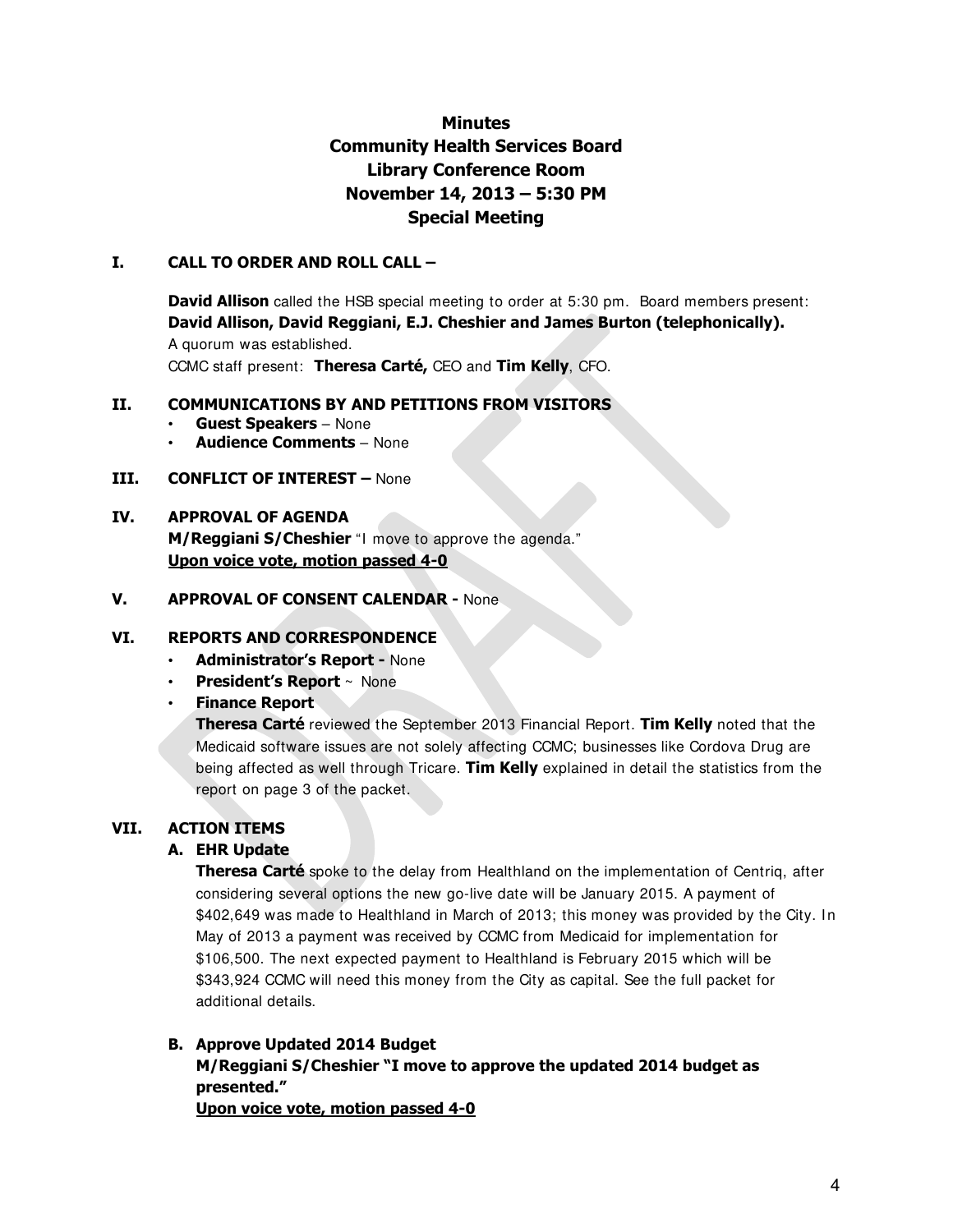## **C. Approve Loan Repayment Proposal**

After a lengthy discussion HSB members advised staff that in section 1 of the resolution the debt repayment to the City should be reviewed annually with the budget. In section 2 of the resolution it should be stated that this was to be reviewed quarterly and the operating revenues resulting in an account balance in excess of 45 days of Operating Expenses shall be applied 50% to the City and 50% into a depreciation account.

## **D. Capital Plans**

**M/Cheshier S/Reggiani "I move to approve." Upon voice vote, motion passed 4-0**

**E. Credential and Privilege of Dr. Kristel Rush M/Reggiani S/Cheshier "I move to approve the credentialing and privileging of Dr. Kristel Rush." Upon voice vote, motion passed 4-0**

## **VIII. DISCUSSION ITEMS**

## **A. Providence Contract and Evaluation Criteria**

**Theresa Carté** provided a 2 page summary of the management contract with a question regarding the individual paragraphs associated with this contract.

HSB members agreed that we need a meeting between Administration and the City to discuss the contract and evaluate how each is doing.

## **IX. AUDIENCE PARTICIPATION** – None

## **X. BOARD MEMBERS COMMENTS**

**Reggiani** ~ Thanks for all of the info **Burton** ~ No comment **Cheshier** ~ No comment **Allison** ~ No comment

## **XI. EXECUTIVE SESSION** – None

## **XII. ADJOURNMENT** –

**M/Reggiani S/Cheshier** Move to adjourn the meeting. **Allison** declared the meeting adjourned at 6:55pm.

## **Transcribed by: Faith Wheeler-Jeppson**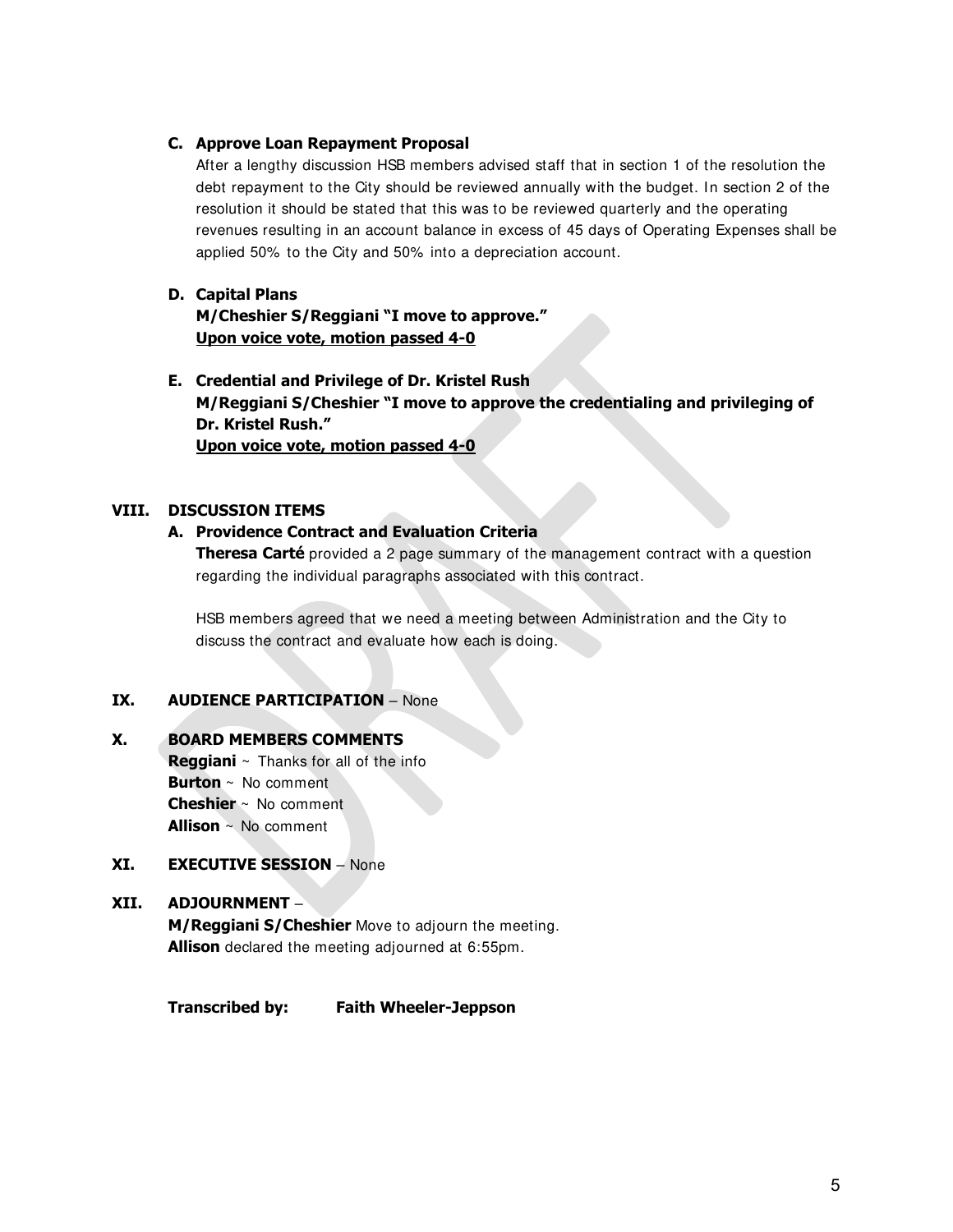## **Minutes Community Health Services Board Library Conference Room November 20, 2013 – 7:00 PM Special Meeting**

## **I. CALL TO ORDER AND ROLL CALL –**

**David Allison** called the HSB special meeting to order at 7:00 pm. Board members present: **David Allison, David Reggiani, Bret Bradford, Tim Joyce and Kristin Carpenter.** 

A quorum was established.

CCMC staff present: **Theresa Carté,** CEO and **Stephen Sundby,** Director, Sound Alternatives.

## **II. COMMUNICATIONS BY AND PETITIONS FROM VISITORS**

- **Guest Speakers**  None
- **Audience Comments**  None
- **III. CONFLICT OF INTEREST** None

## **IV. APPROVAL OF AGENDA**

**M/Reggiani S/Bradford** move to approve the agenda. **Upon voice vote, motion passed 5-0**

## **V. APPROVAL OF CONSENT CALENDAR -** None

## **VI. REPORTS AND CORRESPONDENCE**

- **Administrator's Report**  None
- **President's Report**  None
- **Finance Report**  None

## **VII. ACTION ITEMS**

**A.** Office of Rate Review (ORR) Settlement on Medicaid Rates

**M/Bradford S/Reggiani** I move to go into Executive Session to discuss matters of which could have an adverse effect upon the finances of the City." (7:03pm)

## **Upon voice vote, motion passed 5-0**

**M/Carpenter S/Joyce** "I move to direct CCMC's counsel to settle the Medicaid rates appeal with the Alaska Department of Health and Social Services, OAH No. 13-1001-MDR, on those terms discussed in executive session, and recommend settlement under those terms to the City Council."

**Upon voice vote, motion passed 5-0**

- **VIII. DISCUSSION ITEMS** None
- **IX. AUDIENCE PARTICIPATION** None
- **X. BOARD MEMBERS COMMENTS -** None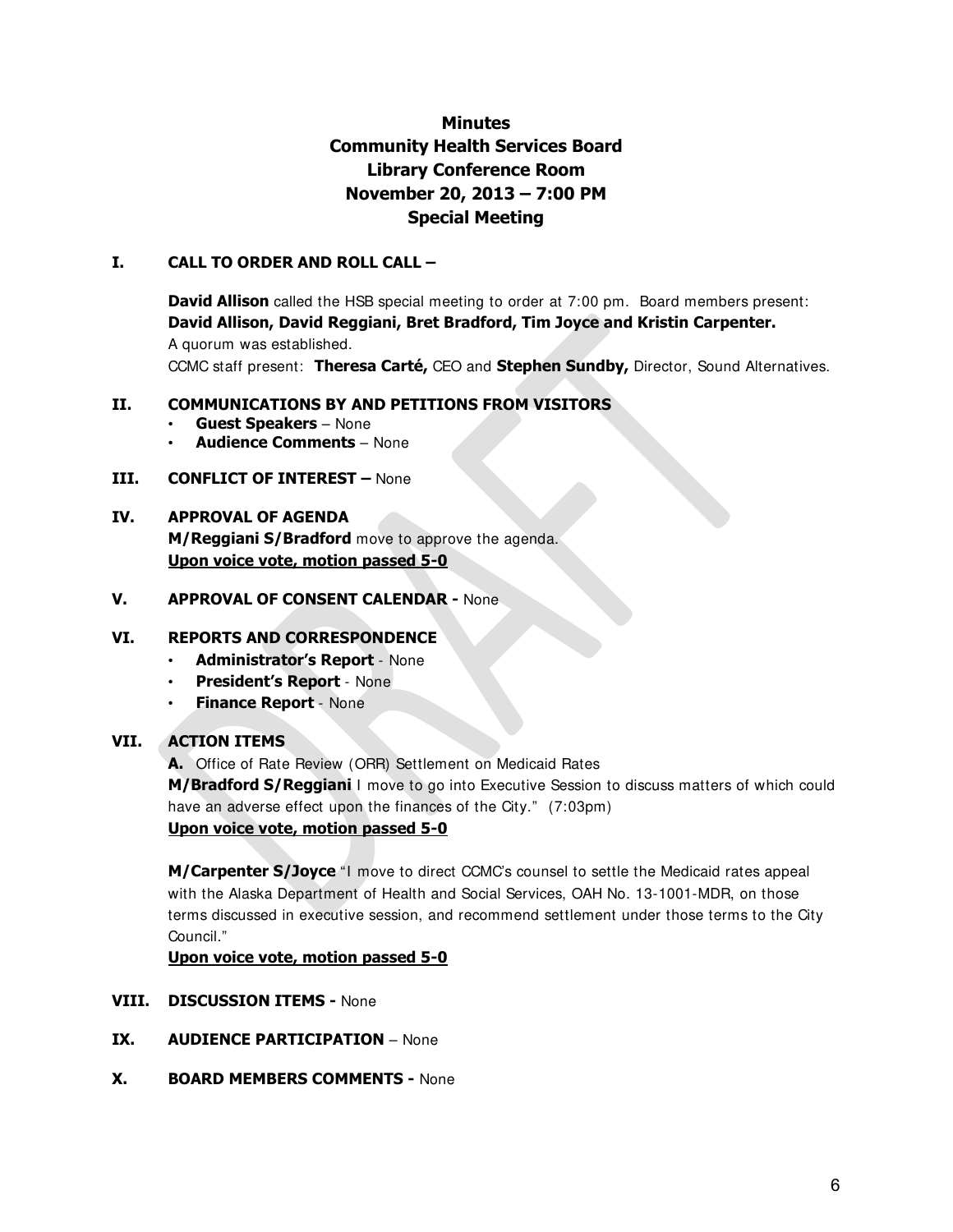## **XI. EXECUTIVE SESSION**

Allison called the Executive Session to order at 7:03pm Allison called the Regular meeting back in session at 7:17pm

## **XII. ADJOURNMENT** –

**M/Reggiani S/Joyce** Move to adjourn the meeting. **Allison** declared the meeting adjourned at 7:20pm.

**Transcribed by: Faith Wheeler-Jeppson**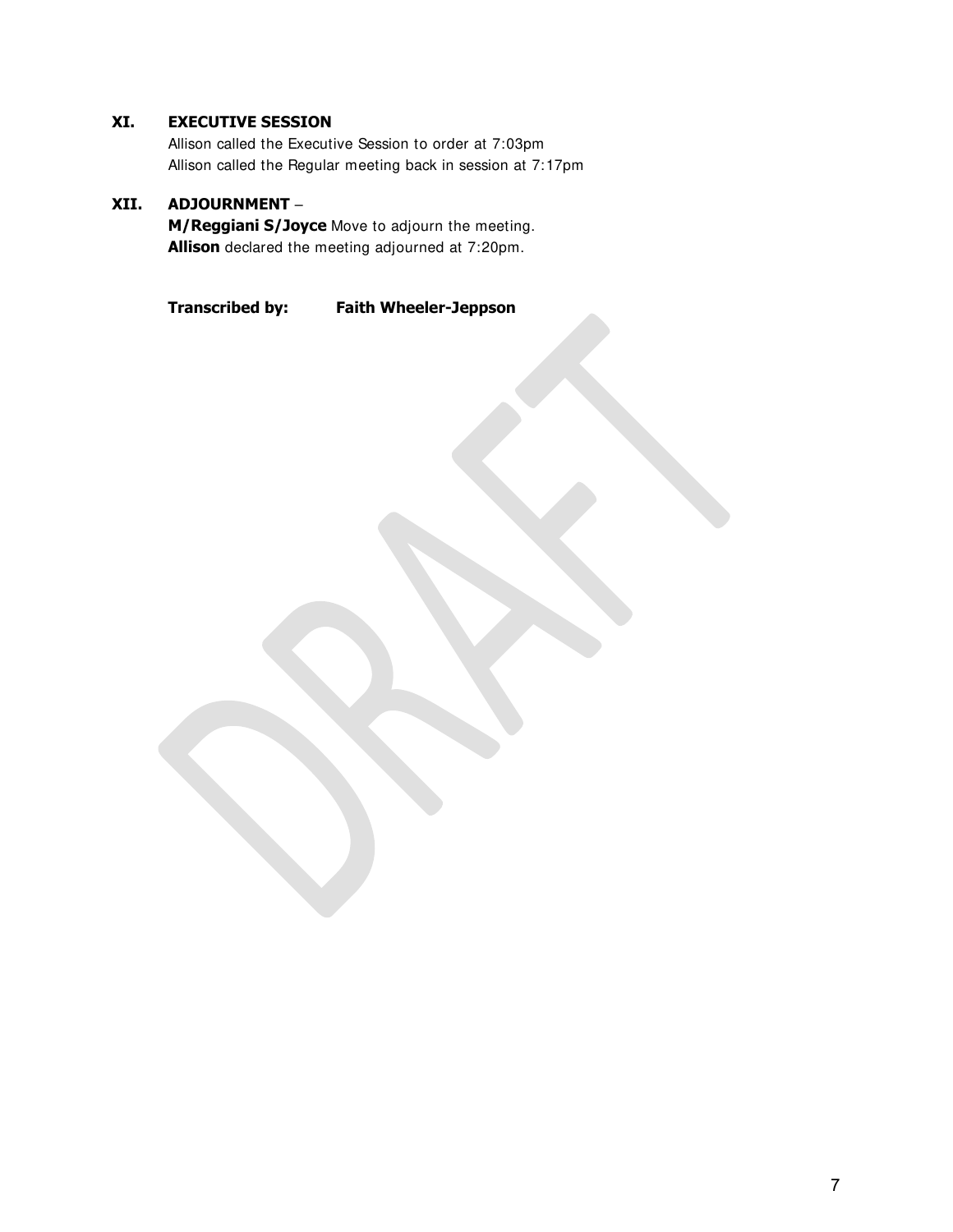

2013 YEAR-END OPERATING REPORT 2013 YEAR-END OPERATING REPORT PRESENTED JANUARY 15, 2014 PRESENTED JANUARY 15, 2014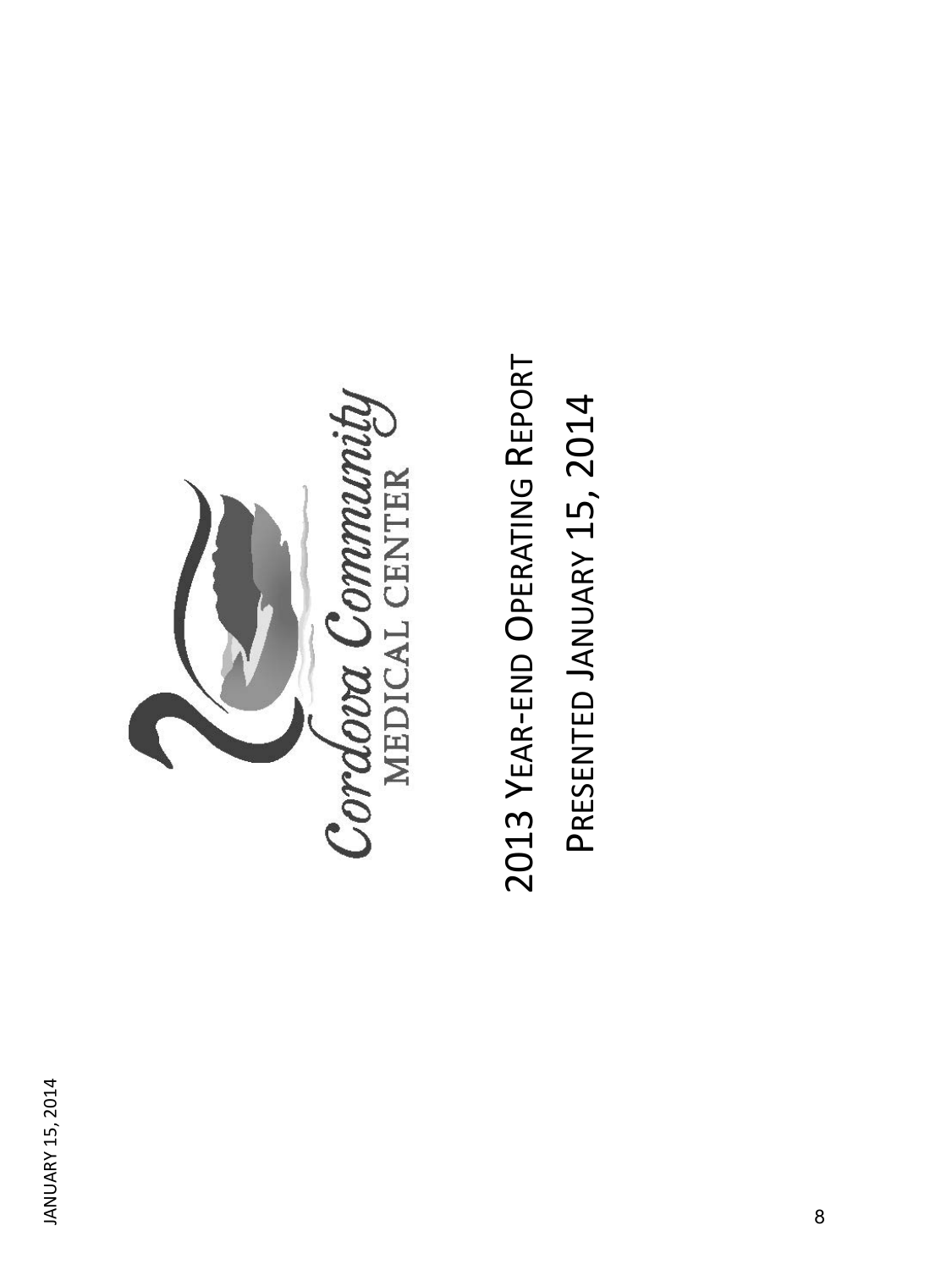## TABLE OF CONTENTS TABLE OF CONTENTS

- EXECUTIVE SUMMARY EXECUTIVE SUMMARY •
- **MAJOR ACCOMPLISHMENTS**  MAJOR ACCOMPLISHMENTS •
	- STRATEGIC PLAN STRATEGIC PLAN •
- •PEOPLE
- •QUALITY
- PHYSICIAN PERFORMANCE PHYSICIAN PERFORMANCE •
- **CUSTOMER SERVICE**  CUSTOMER SERVICE •
- •GROWTH
- COMMUNITY BENEFIT **COMMUNITY BENEFIT** •
	- 2014 PRIORITIES **· 2014 PRIORITIES** •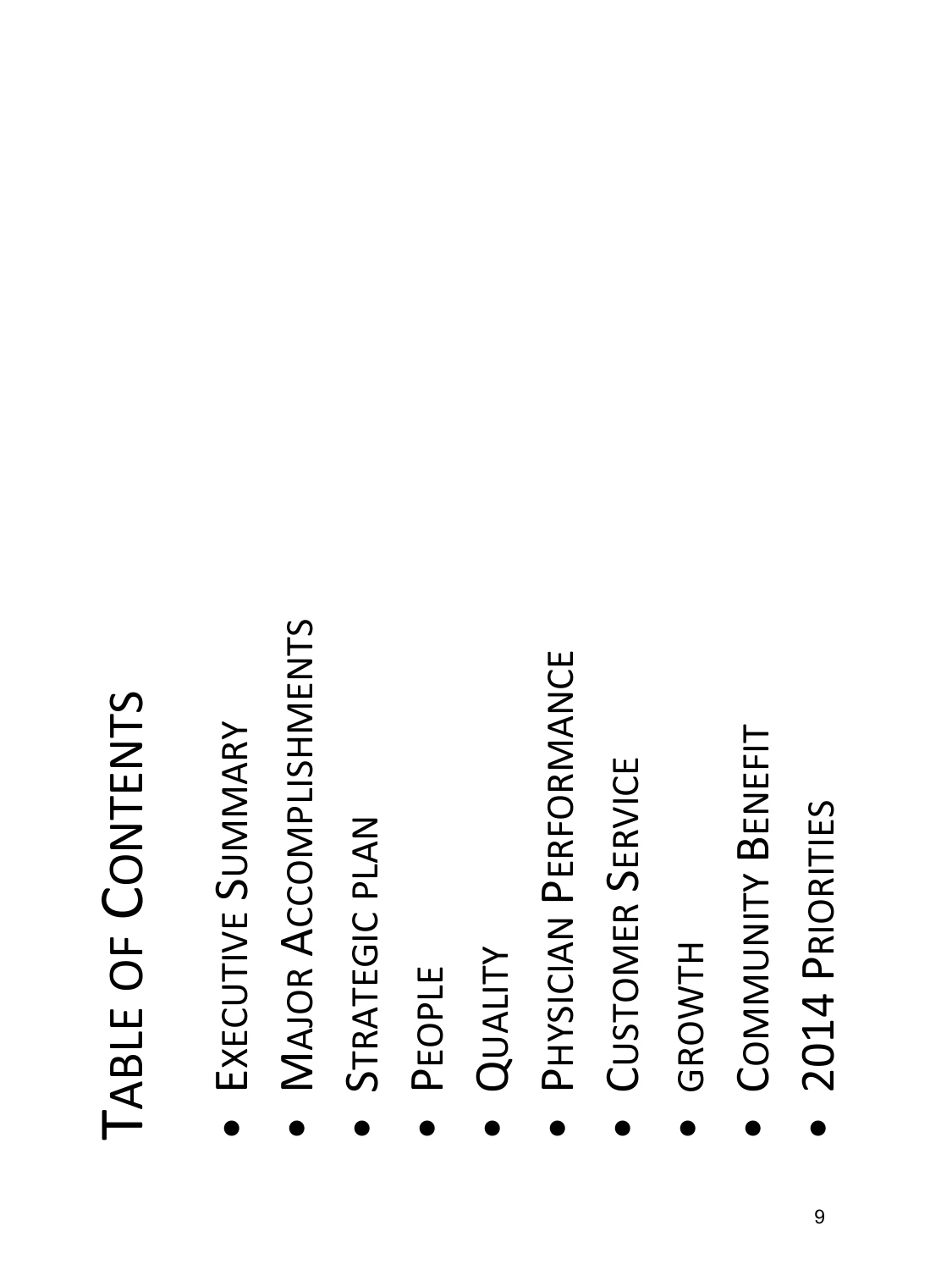## EXECUTIVE SUMMARY

Dear Cordova City Council Members, Mayor and City Manager: Dear Cordova City Council Members, Mayor and City Manager:

our community, Cordova Community Medical Center provides At CCMC, we have been realizing our Mission in 2013: "As a partner in bersonalized service to support the health and well-being of all people At CCMC, we have been realizing our Mission in 2013: "As a partner in our community, Cordova Community Medical Center provides personalized service to support the health and well-being of all people through their journeys in life." through their journeys in life."

support of the following key groups: Public Health Nurse, Ilanka Jnited, and Copper River Watershed Project. This is a survey that is required every three years. We had great support throughout and have We completed the Community Health Needs Assessment with the Community Health Center, Native Village of Eyak, Family Resource Center, oublished a plan to improve the health of our community based on the We completed the Community Health Needs Assessment with the support of the following key groups: Public Health Nurse, Ilanka Community Health Center, Native Village of Eyak, Family Resource Center, Volunteer Fire Department, City of Cordova, Cordova Fisherman District Volunteer Fire Department, City of Cordova, Cordova Fisherman District United, and Copper River Watershed Project. This is a survey that is required every three years. We had great support throughout and have published a plan to improve the health of our community based on the feedback from many people in Cordova. eedback from many people in Cordova.

We've added resources to improve the care at the hospital with a We've added resources to improve the care at the hospital with a Advanced Nurse Practitioner, 2 nurses, 2 Social Workers, and a Physical Advanced Nurse Practitioner, 2 nurses, 2 Social Workers, and a Physical **Therapist** 

We began work to attain the CT Scanner that will allow people to stay in Cordova for their healthcare. With the City's support, we are pursuing We began work to attain the CT Scanner that will allow people to stay in Cordova for their healthcare. With the City's support, we are pursuing grant money for at least half the cost of the project. grant money for at least half the cost of the project.

On behalf of the CCMC Team, we appreciate your continued trust and On behalf of the CCMC Team, we appreciate your continued trust and support.

Sincerely,

Theresa L. Carté, PhB *Theresa L. Carté, PhD* Administrator Administrator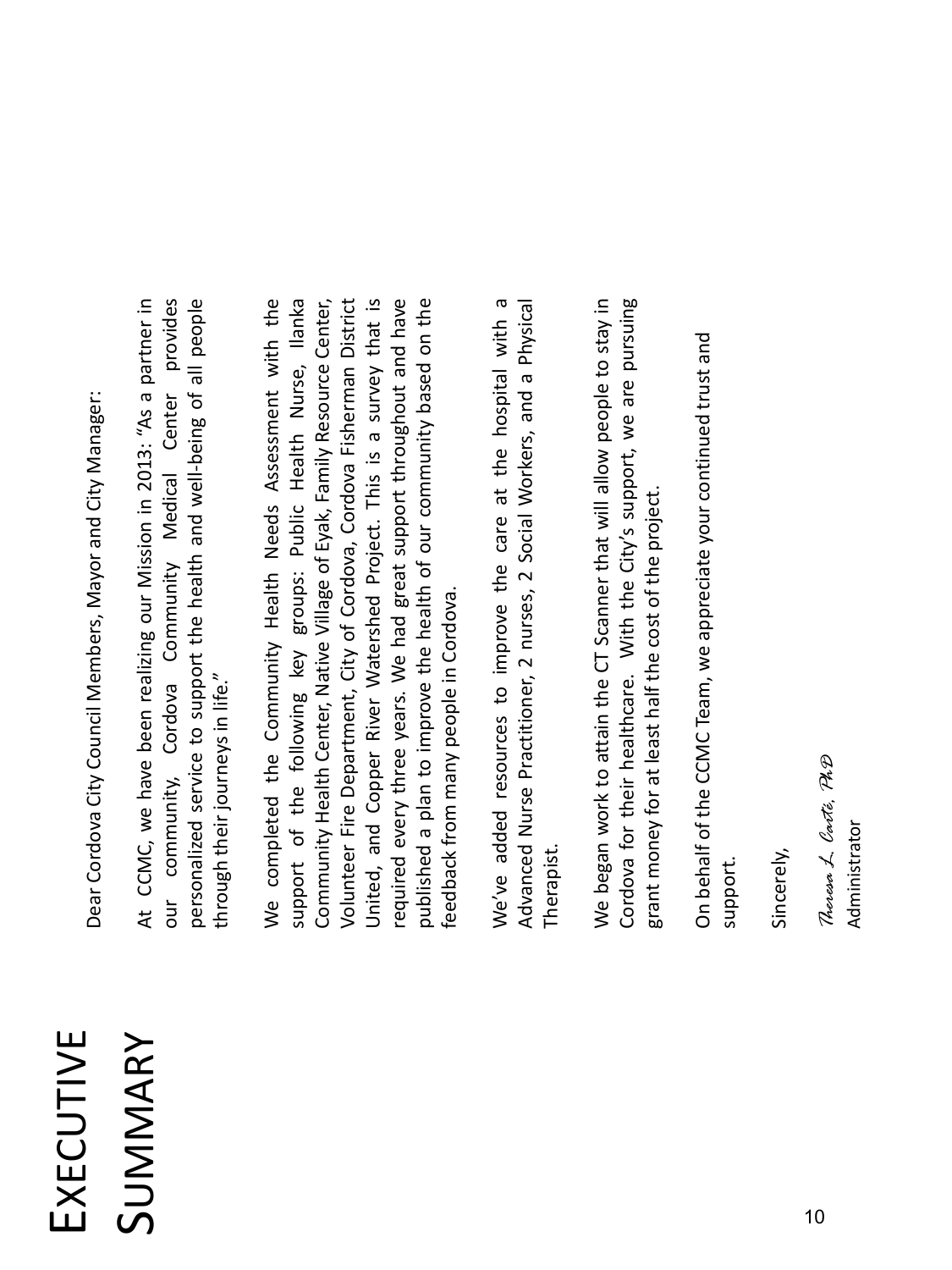| people were able to stay in Cordova due to e-ICU<br>admitted to e-ICU between April and December<br>nent provider - Advanced Nurse Practitioner<br>Community Health Needs Assessment<br>Initiated patient and employee satisfaction surveys<br>residents in Cordova<br>Completed the<br>e-ICU keeping<br>. 11 of these<br>Hired a perma<br>· 16 people | MAJOR ACCOMPLISHMENTS |
|--------------------------------------------------------------------------------------------------------------------------------------------------------------------------------------------------------------------------------------------------------------------------------------------------------------------------------------------------------|-----------------------|
|                                                                                                                                                                                                                                                                                                                                                        |                       |
|                                                                                                                                                                                                                                                                                                                                                        |                       |
|                                                                                                                                                                                                                                                                                                                                                        |                       |
|                                                                                                                                                                                                                                                                                                                                                        |                       |
| ans are moving forward<br>CT Scanner pl                                                                                                                                                                                                                                                                                                                |                       |
| Compassion<br>Excellence<br>Integrity<br>Respect<br>Stewardship                                                                                                                                                                                                                                                                                        |                       |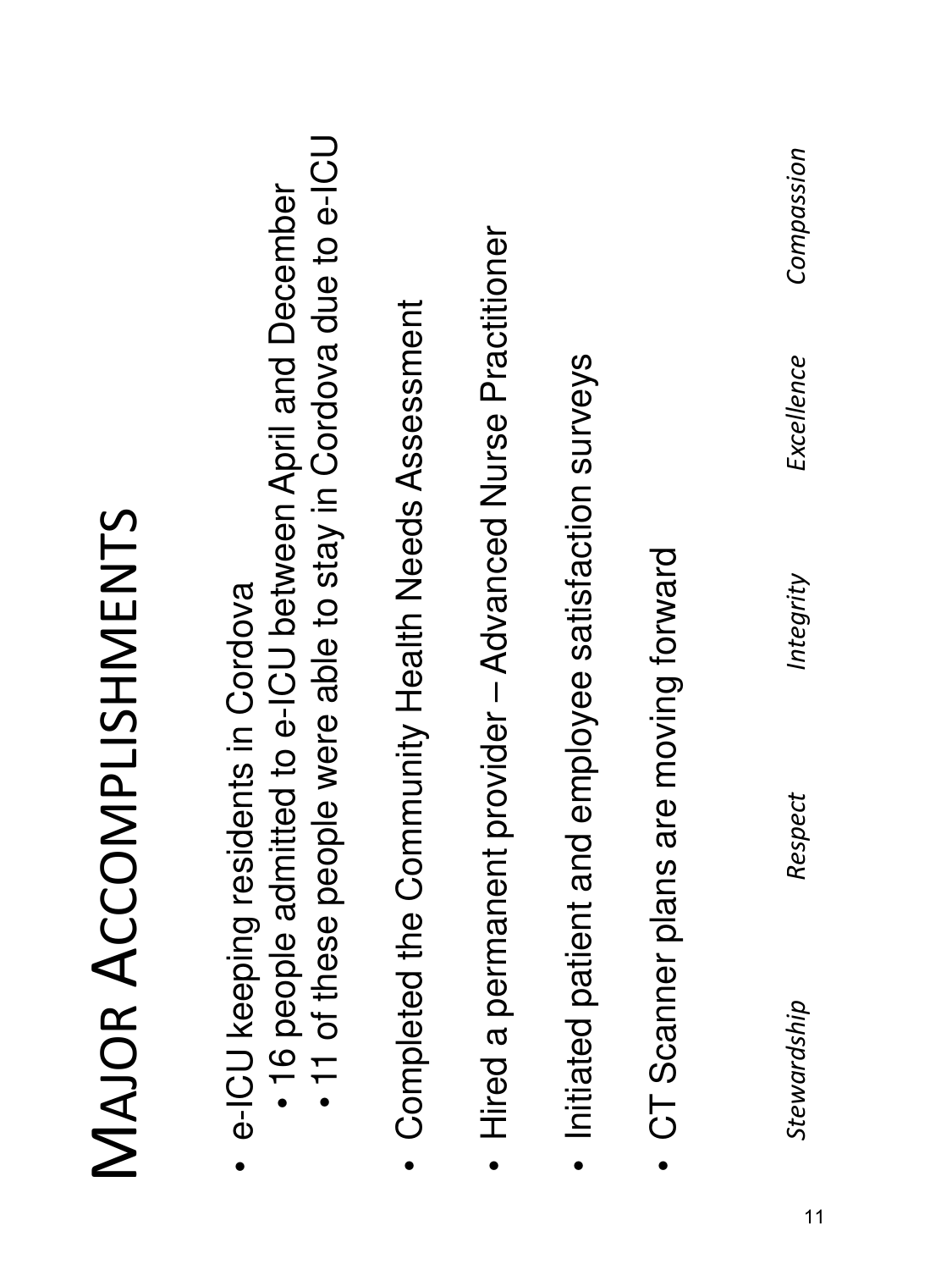| As a partner in our community, Cordova Community Medical Center provides personalized<br>service to support the health and well-being of all people through their journeys in life<br>Compassion - Integrity - Excellence<br>Dedicated to excellence for every person every time<br><b>Strategic Plan</b><br>Mission<br>Values<br>Vision | (How will we do it)<br><b>KEY TACTICS</b>      | Partner with local businesses, government and industry to better meet<br>Expand ancillary services not available at other clinics in Cordova<br>Address staffing plan for each role to ensure adequate staffing to<br>Explore expanded hours to increase access<br>Attract and retain medical providers<br>their needs - (i.e. Coast Guard)<br>ensure consistent clinic access<br>خ<br>b.<br>$\dot{\circ}$<br>் ய | Educate community regarding full range of services offered at, and the<br>benefits of utilizing, CCMC<br>Acquire 16 slice CT Scanner to keep people in Cordova for treatment<br>Increase clinical staff training in support of increased, higher acuity<br>Leverage PHSA CAH experience and new telehealth initiatives to<br>reduce Medevacs) and improve routine diagnostic capabilities<br>Explore collaboration opportunities with other providers and<br>stakeholders to reduce outmigration of patients<br>expand needed specialty services<br>inpatient stays<br>$\dot{\circ}$<br>$\overline{\Omega}$<br>خ<br>b<br>шİ |
|------------------------------------------------------------------------------------------------------------------------------------------------------------------------------------------------------------------------------------------------------------------------------------------------------------------------------------------|------------------------------------------------|-------------------------------------------------------------------------------------------------------------------------------------------------------------------------------------------------------------------------------------------------------------------------------------------------------------------------------------------------------------------------------------------------------------------|-----------------------------------------------------------------------------------------------------------------------------------------------------------------------------------------------------------------------------------------------------------------------------------------------------------------------------------------------------------------------------------------------------------------------------------------------------------------------------------------------------------------------------------------------------------------------------------------------------------------------------|
| Respect -<br>CCMC<br>Stewardship -                                                                                                                                                                                                                                                                                                       | (What will we do and why)<br><b>STRATEGIES</b> | Become the primary care clinic of choice for the<br>community by leveraging CCMC's unique<br>position as the most comprehensive<br>continuum of care in Cordova<br><b>Primary Care Clinic Volume</b><br>F                                                                                                                                                                                                         | Keep Residents in Cordova for their health<br>Reduce the need for people to leave Cordova for<br>position as the provider and partner of choice<br>care to strengthen and solidify CCMC's<br>in Cordova<br>care<br>$\overline{\mathbf{N}}$<br>12<br>$\overline{\omega}$                                                                                                                                                                                                                                                                                                                                                     |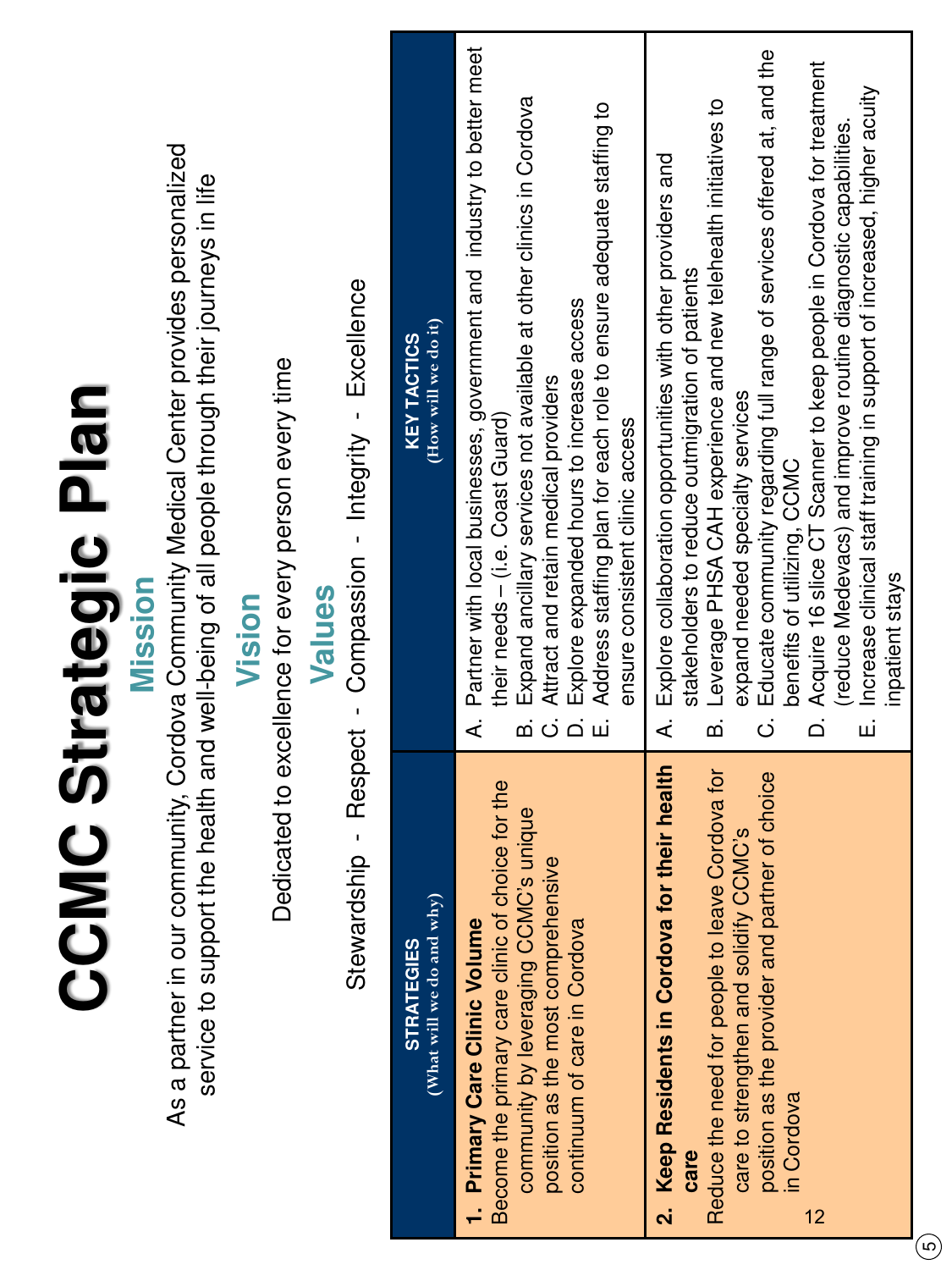| ப                  |  |
|--------------------|--|
|                    |  |
| С                  |  |
| $(\hspace{0.2cm})$ |  |
| $\mathbb{R}^n$     |  |
|                    |  |

- P Training<br>βחinip T
- 2 Lab personnel attended annual conference in Fairbanks
- Patient Falls Reduction, Wound Care, and Alzheimer's Patients Patient Falls Reduction, Wound Care, and Alzheimer's Patients • Nursing training on CPR, Adverse Medication Events, and • Nursing training on CPR, Adverse Medication Events, and
- $\triangleright$  Recruiting Hired for the following positions in 2013  $\triangleright$  Recruiting – Hired for the following positions in 2013
	- · Nurse Practitioner • Nurse Practitioner
- · Physical Therapist • Physical Therapist
- 2 Social Workers (Sound Alternatives and Hospital) • 2 Social Workers (Sound Alternatives and Hospital)
	- · Staff Accountant • Staff Accountant
		- •2 Nurses
- > Employee Engagement Survey first survey completed this year Employee Engagement Survey - first survey completed this year 44% response rate • 44% response rate
	- Opportunities: Improvements in communications and working · Opportunities: Improvements in communications and working towards a larger response rate ards a larger response rate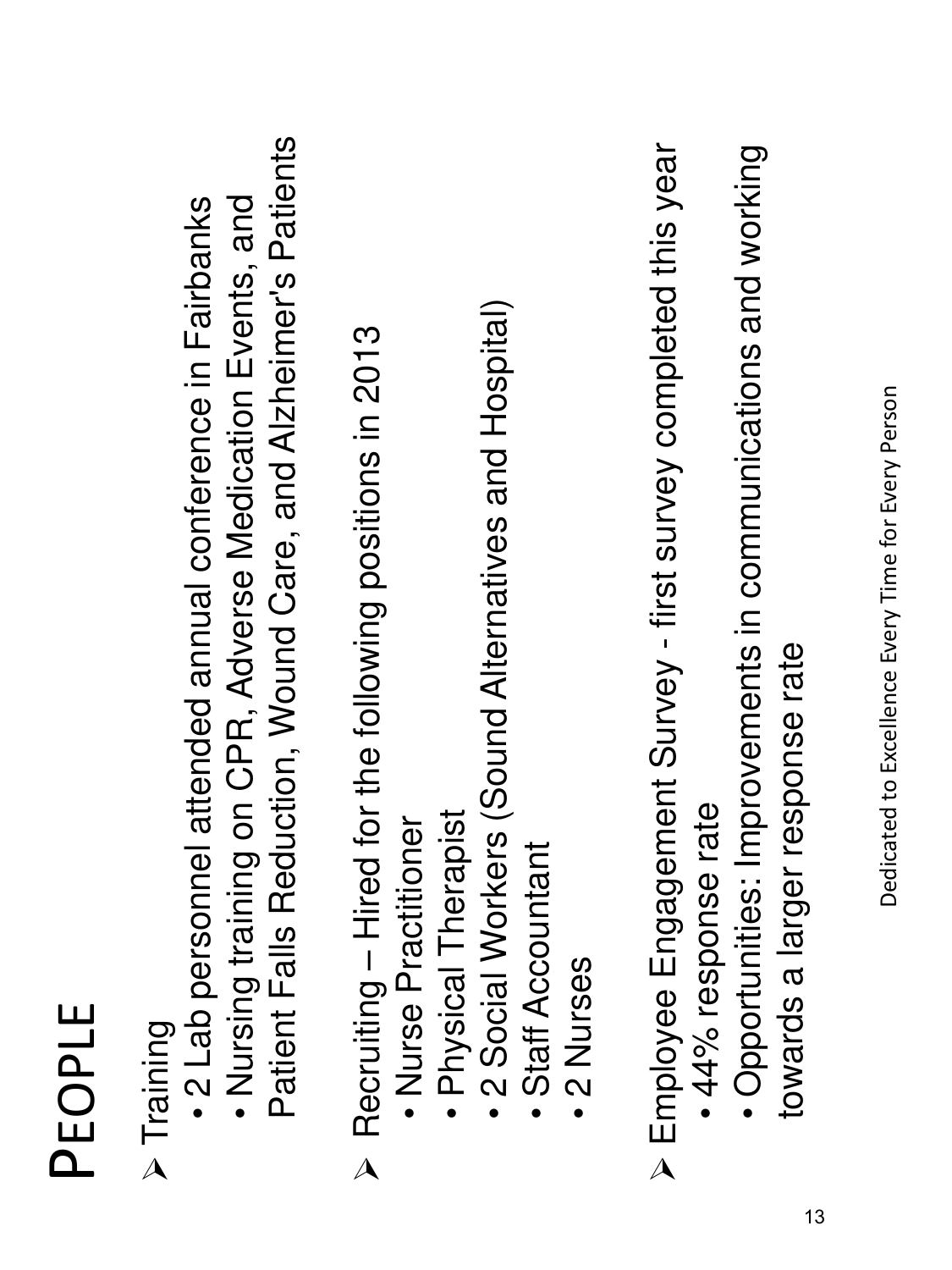PEOPLE: LIKELIHOOD TO RECOMMEND CCMC AS A PLACE TO WORK PEOPLE: LIKELIHOOD TO RECOMMEND CCMC AS A PLACE TO WORK



Dedicated to Excellence Every Time for Every Person Dedicated to Excellence Every Time for Every Person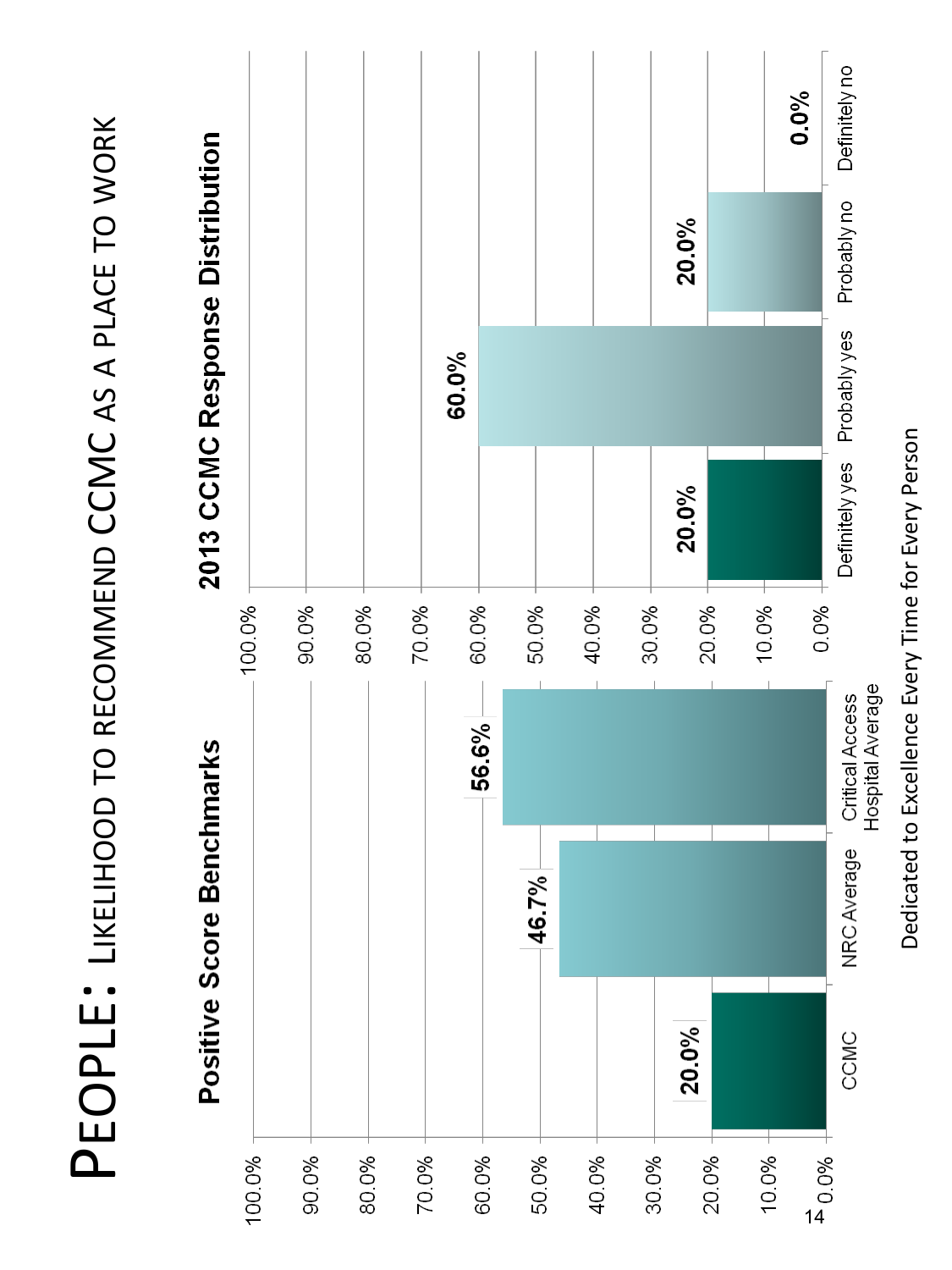PEOPLE: RATE CCMC AS A PLACE TO WORK PEOPLE: RATE CCMC AS A PLACE TO WORK

![](_page_15_Figure_1.jpeg)

Dedicated to Excellence Every Time for Every Person Dedicated to Excellence Every Time for Every Person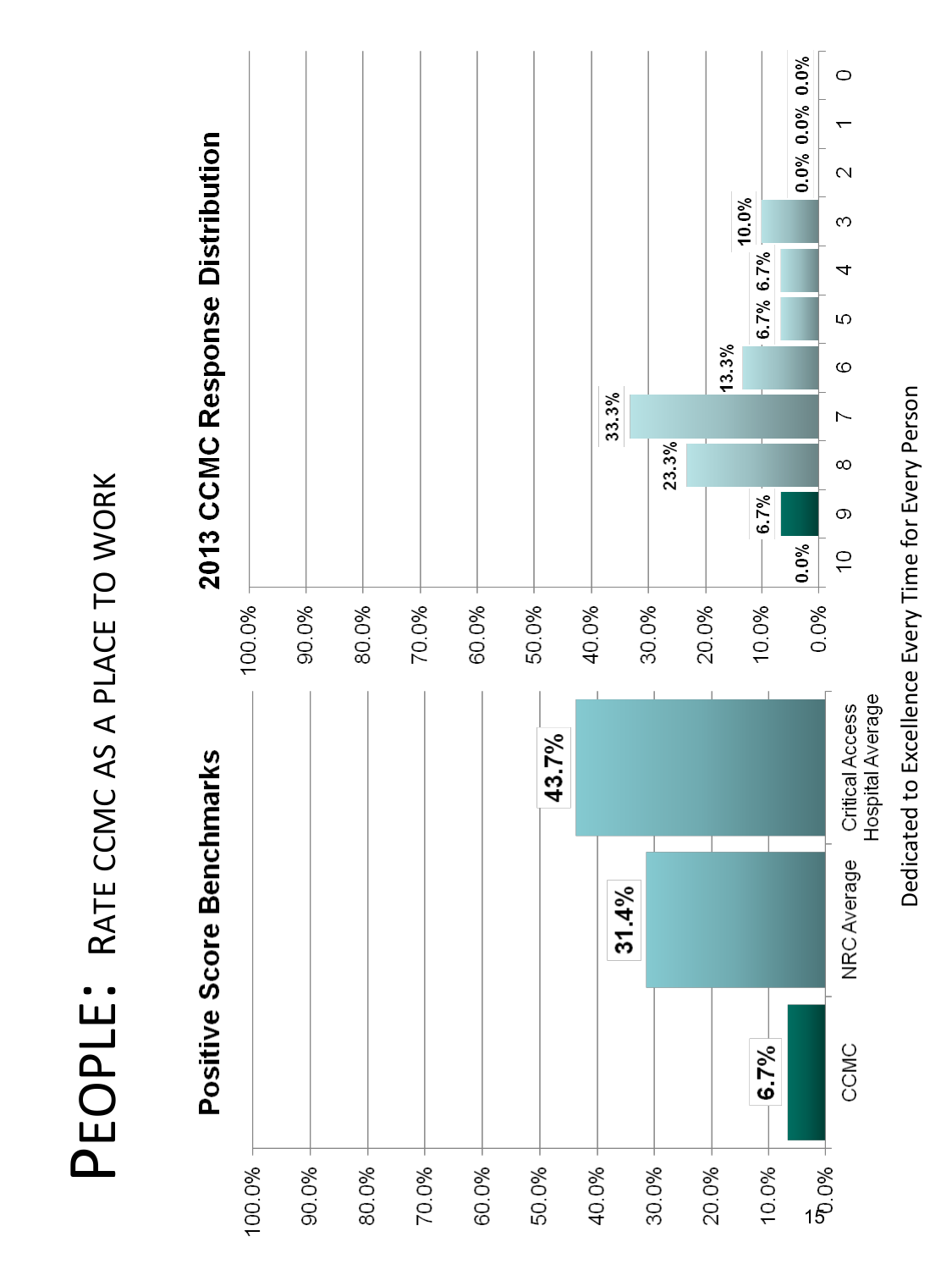| $\mathbf{f}$             |
|--------------------------|
|                          |
| $\overline{\phantom{0}}$ |
|                          |

| <b>QUALITY MEASURES</b>                                                                                                                       | 2012            | 2013                  | CCMC                  |
|-----------------------------------------------------------------------------------------------------------------------------------------------|-----------------|-----------------------|-----------------------|
|                                                                                                                                               | Jan-Dec         | Jan-Dec               | Goals                 |
| Resident Falls per 1000 resident days                                                                                                         | 3.85            | 7.19                  | <u>၃</u>              |
| Patient Falls per 1000 days                                                                                                                   | 6.59            | $\bigcirc$            | $\overset{4}{\Delta}$ |
|                                                                                                                                               | $(\arctan n=2)$ |                       |                       |
| (medication error requiring pharmaceutical<br>per 1000 pt days<br>Adverse Drug Events<br>intervention)                                        |                 | 0.7                   | $\circ$               |
| Jrinary Tract Infections<br>Catheter Associated                                                                                               |                 | $\blacktriangleright$ | 0                     |
| (correct pt gets correct blood transfused)<br><b>Blood Transfusions</b>                                                                       | 100%            | 100%                  | 100%                  |
| admission<br>Pressure Ulcers after                                                                                                            | 0               | ↤                     | 0                     |
| 30 days<br>Readmissions within                                                                                                                |                 | ↤                     | 0                     |
| hand washing opportunities when<br>patient or resident room)<br>liance<br>(based on number of<br>entering and exiting a<br>Hand washing Compl | 48%             | 49%                   | >60%                  |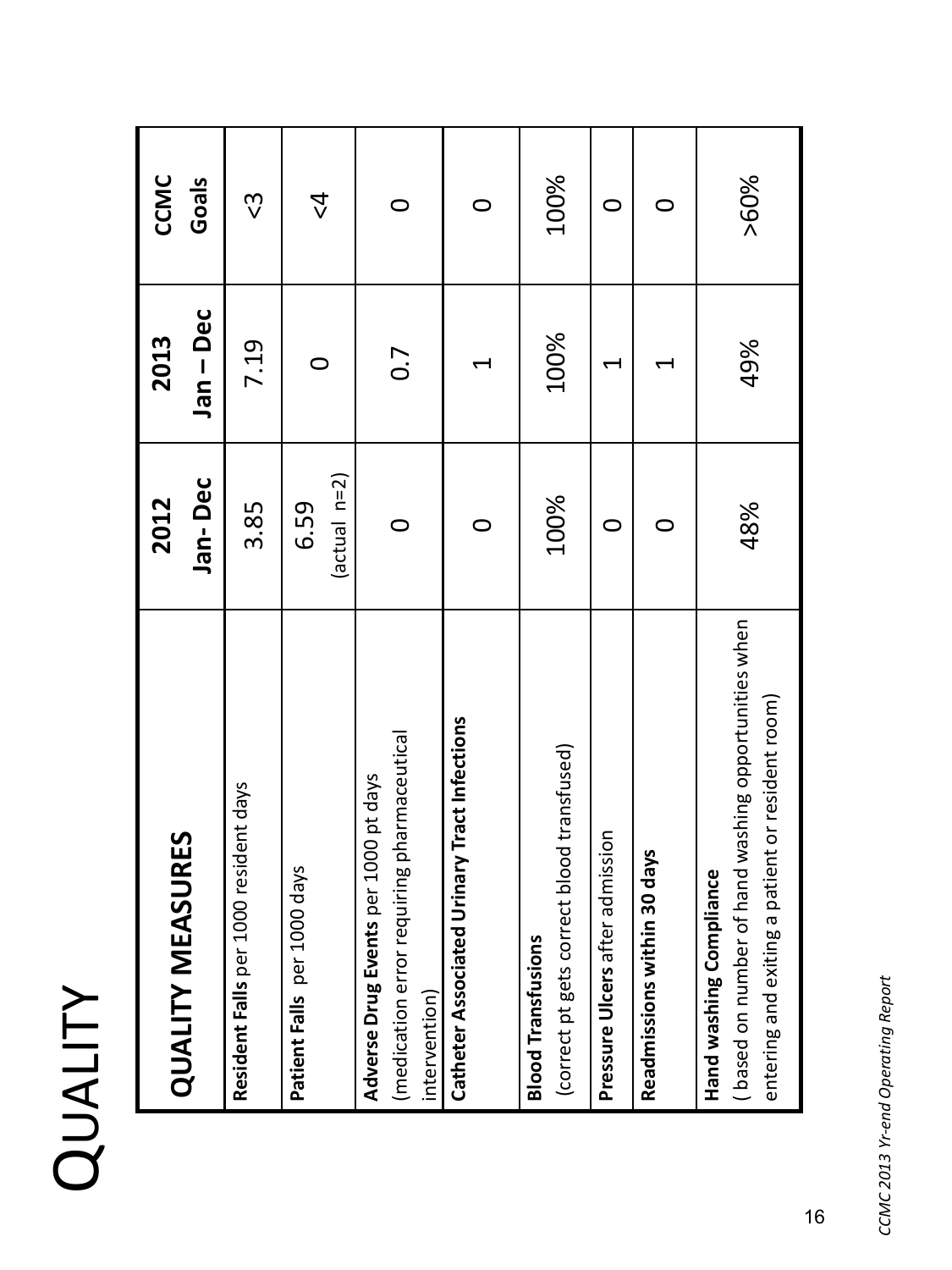## PHYSICIAN<br>RECRUITING PHYSICIAN RECRUITING

- Interviewed 4 physicians for permanent placement, made 3 offers; · Interviewed 4 physicians for permanent placement, made 3 offers; reasons for non-acceptance of offers reasons for non-acceptance of offers
	- Limits to ER on call schedule • Limits to ER on call schedule
- · Family responsibilities in lower 48 • Family responsibilities in lower 48
- · Dr. Robert Gear completed 6 months as a Locum Tenens • Dr. Robert Gear completed 6 months as a Locum Tenens
- · Hired a Nurse Practitioner, Melissa Brooks • Hired a Nurse Practitioner, Melissa Brooks
- · Initiated aggressive advertising campaign for physicians • Initiated aggressive advertising campaign for physicians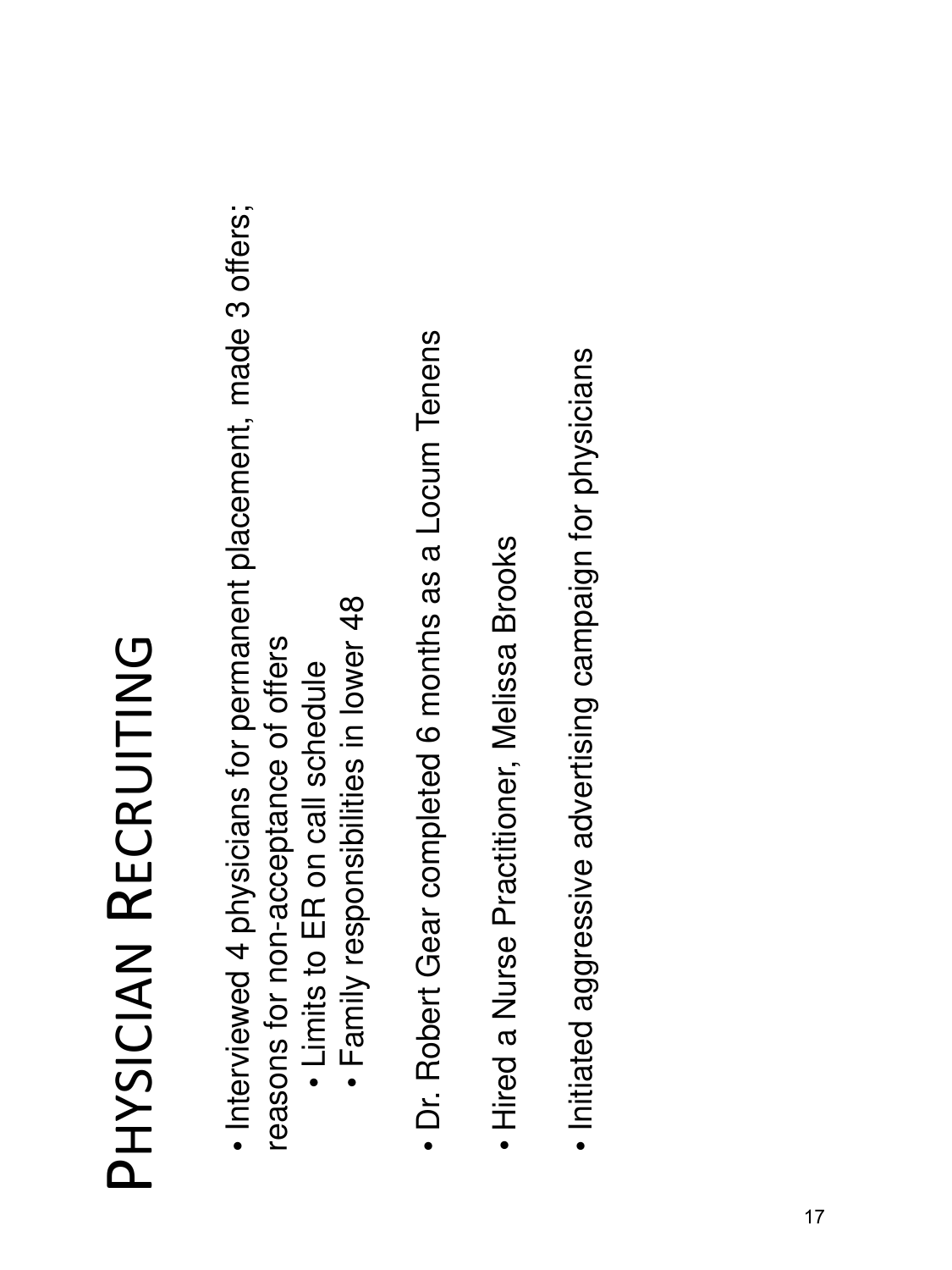## CUSTOMER SERVICE CUSTOMER SERVICE

- · Surveyed patients starting in July 2013 • Surveyed patients starting in July 2013
- Our goal to be in the top quartile • Our goal to be in the top quartile
- · Surveying the following areas: • Surveying the following areas:
- (SOHNOH) tueingdul A Inpatient (HCAHPS)
	- > Outpatient Rehab Outpatient Rehab
- **> Emergency Department**  Emergency Department
	- Clinic<br>A<br>A
- > Long Term Care Long Term Care
- First results were posted in January, can start sharing results · First results were posted in January, can start sharing results quarterly next month quarterly next month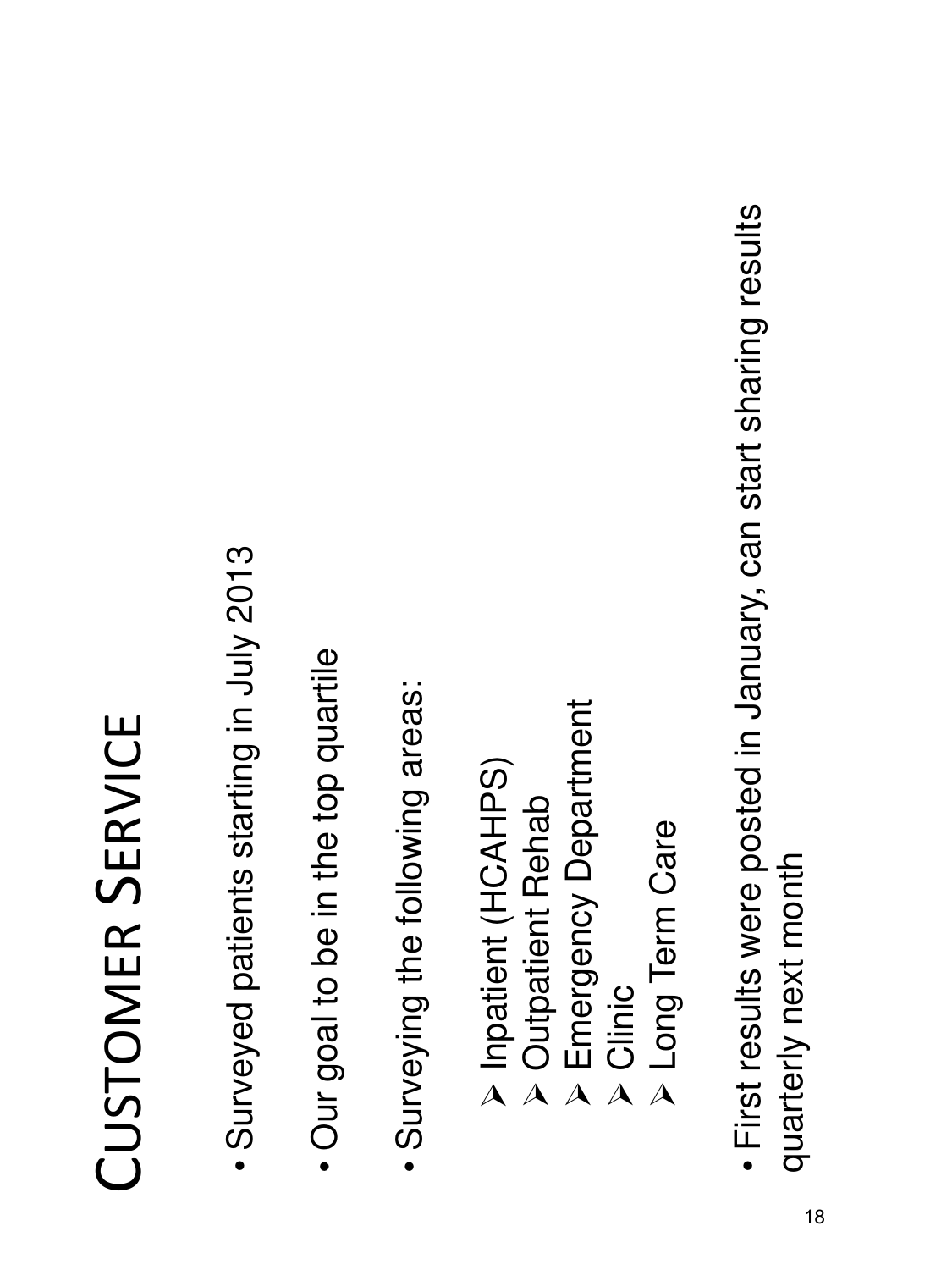## GROWTH

| $\frac{1}{3}$                                                                                                        |  |
|----------------------------------------------------------------------------------------------------------------------|--|
| <b>Contract Contract Contract Contract Contract Contract Contract Contract Contract Contract Contract Contract C</b> |  |
| $\frac{1}{2}$                                                                                                        |  |
|                                                                                                                      |  |
| l<br>ر                                                                                                               |  |
| Į                                                                                                                    |  |
| ļ                                                                                                                    |  |
|                                                                                                                      |  |

| <b>EXISTING</b> | NEEDED                    |
|-----------------|---------------------------|
| Pediatric       | Dermatology               |
| Orthopedics     | Ear Nose and Throat (ENT) |
| Ophthamology    |                           |
| Optometrist     |                           |
| Phlebology      |                           |
| Dietician       |                           |
|                 |                           |

Began offering new services this year: Began offering new services this year:

- Occupational Therapy Services within Cordova · Occupational Therapy Services within Cordova School District School District
	- · Ear piercing through Primary Care Clinic • Ear piercing through Primary Care Clinic
- Massage therapy through Primary Care Clinic • Massage therapy through Primary Care Clinic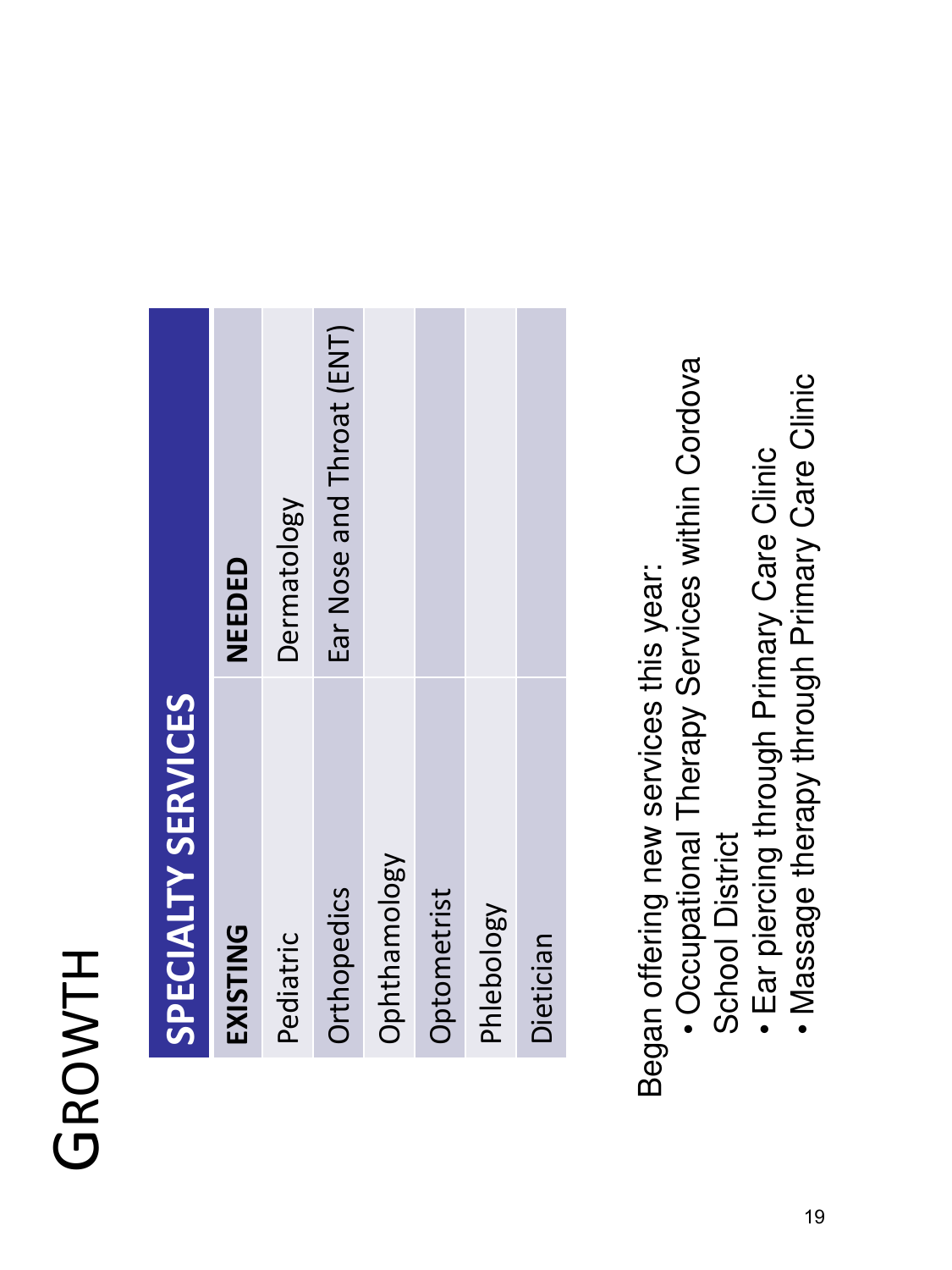# 2013 COMMUNITY BENEFIT 2013 COMMUNITY BENEFIT

- Support local CNA program Support local CNA program •
- Promote and support education for health care careers among local youth (HS job Promote and support education for health care careers among local youth (HS job shadow program) shadow program) •
	- Provided free Alzheimer's Screening to community Provided free Alzheimer's Screening to community •
- Participated in annual PWS Traveling Health Fair by providing reduced cost lab Participated in annual PWS Traveling Health Fair by providing reduced cost lab testing and information on Rehabilitative Services offered at CCMC testing and information on Rehabilitative Services offered at CCMC •
- Engaged entire community in Community Health Needs Assessment, jointly created Engaged entire community in Community Health Needs Assessment, jointly created and published an action plan in response to results and published an action plan in response to results •
	- Food Bank & Angel Tree Food Bank & Angel Tree •
- Free medication box refill for community members Free medication box refill for community members •
	- Free blood pressure checks Free blood pressure checks •
- Provide Senior meal program and Senior Ride program **Provide Senior meal program and Senior Ride program**<br> **C** Fase above discussed for a community means and community •
	- Free sharps disposal for community members Free sharps disposal for community members •
- Provide laundry service for local government agencies Provide laundry service for local government agencies •
- Provided free CPR training to Ilanka Community Health Center staff Provided free CPR training to Ilanka Community Health Center staff •
	- Providing space and three trained nurses for SART program ● Providing space and three trained nurses for SART program<br>- nastided films at lite to lide beckerhold comments in the less •
- Provided first aid kits to kids basketball camp and little league baseball Provided first aid kits to kids basketball camp and little league baseball •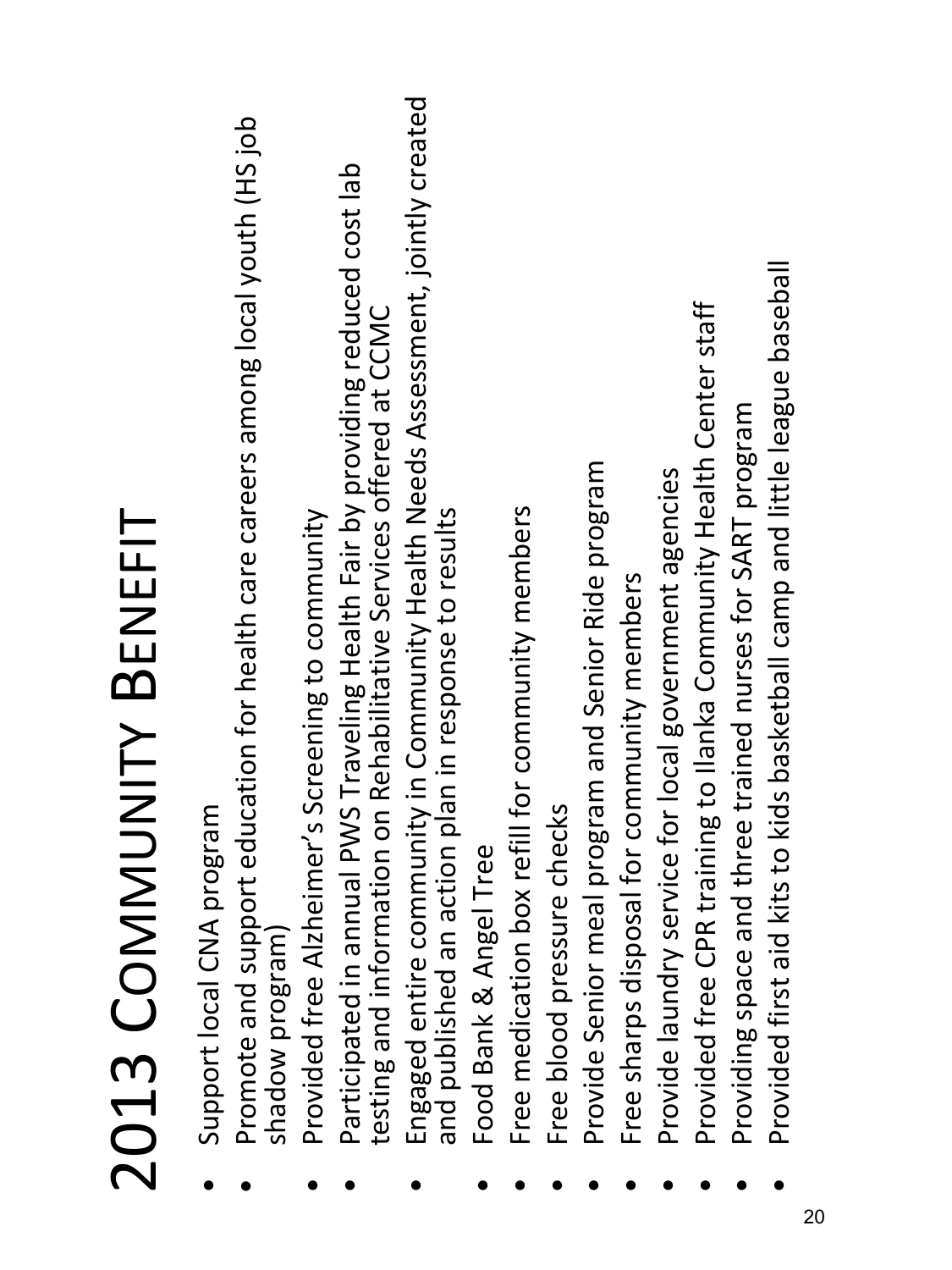## 2014 PRIORITIES 2014 PRIORITIES

- Stabilize local provider base Stabilize local provider base •
- Fill key roles: Director of Nursing, Dietary Manager Fill key roles: Director of Nursing, Dietary Manager •
- Complete design, plan & purchase phases of CT Scanner Complete design, plan & purchase phases of CT Scanner project •
- Focus improvement on Employee Satisfaction Focus improvement on Employee Satisfaction •
- Expand specialty clinics Expand specialty clinics •
- Prepare to implement Centriq electronic medical record Prepare to implement Centriq electronic medical record •
- Achieve Meaningful Use Achieve Meaningful Use •
- Implement ICD-10 Implement ICD-10 •
- Reduce need for travelers Reduce need for travelers •
- Add to collaboration with Cordova School District Add to collaboration with Cordova School District •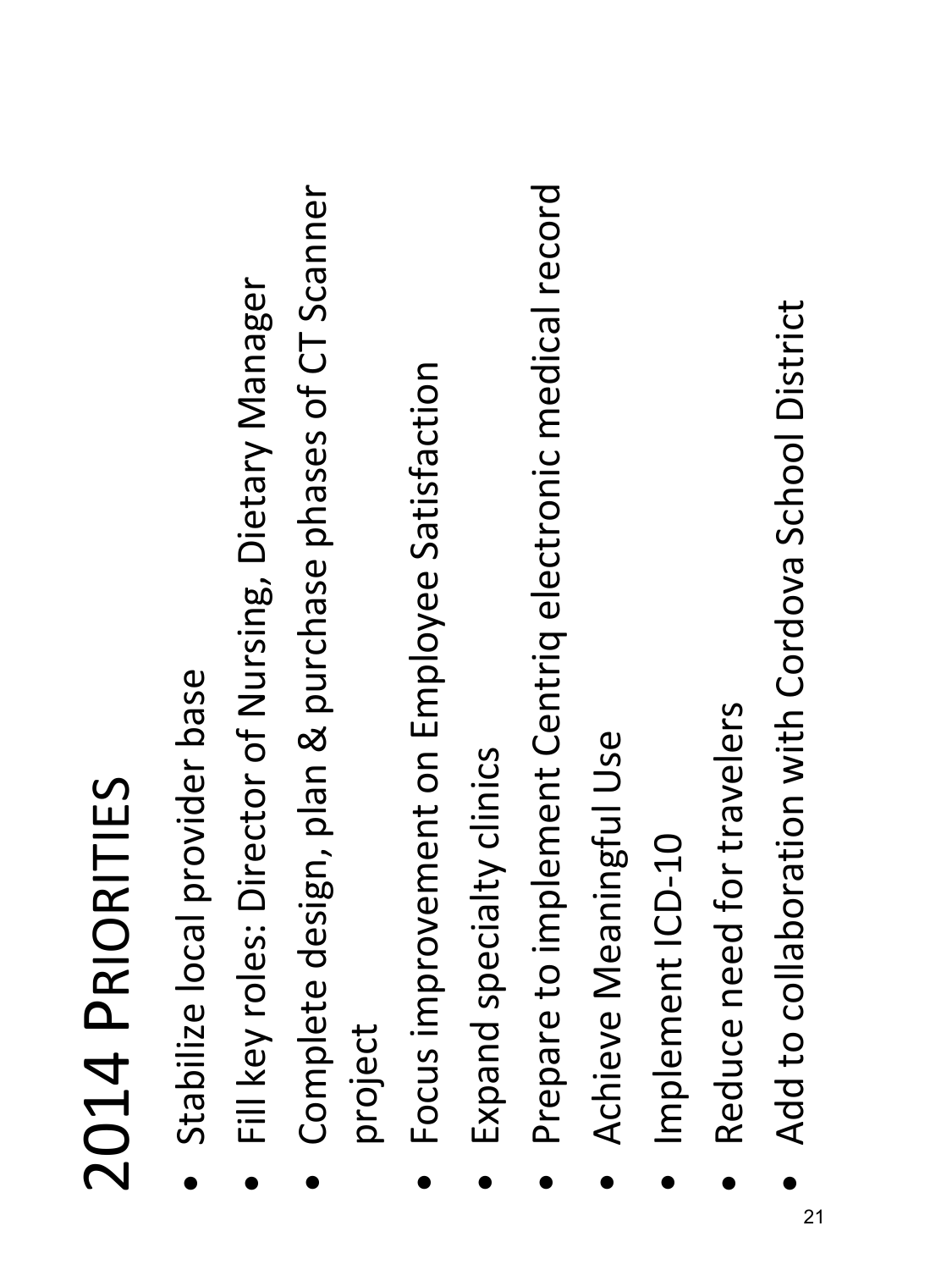## **CT Grant Application Update CT Grant Application Update**

| <b>Funding Source</b>         | Amount  | <b>Grant Due Date</b>       | <b>Review Date</b> |
|-------------------------------|---------|-----------------------------|--------------------|
| Rasmuson Foundation           | 375,000 | March 14, 2014              | June               |
| rust<br>Murdoock Charitable T | 250,000 | Feburary 1, 2014            | May                |
| <b>Providence Foundation</b>  | 50,000  | Awarded                     |                    |
| USDA (Potential)              | 50,000  | Grant Application Requested |                    |
| City of Cordova               | 225,000 | Need Commitment by March 14 |                    |
| Total                         | 950,000 |                             |                    |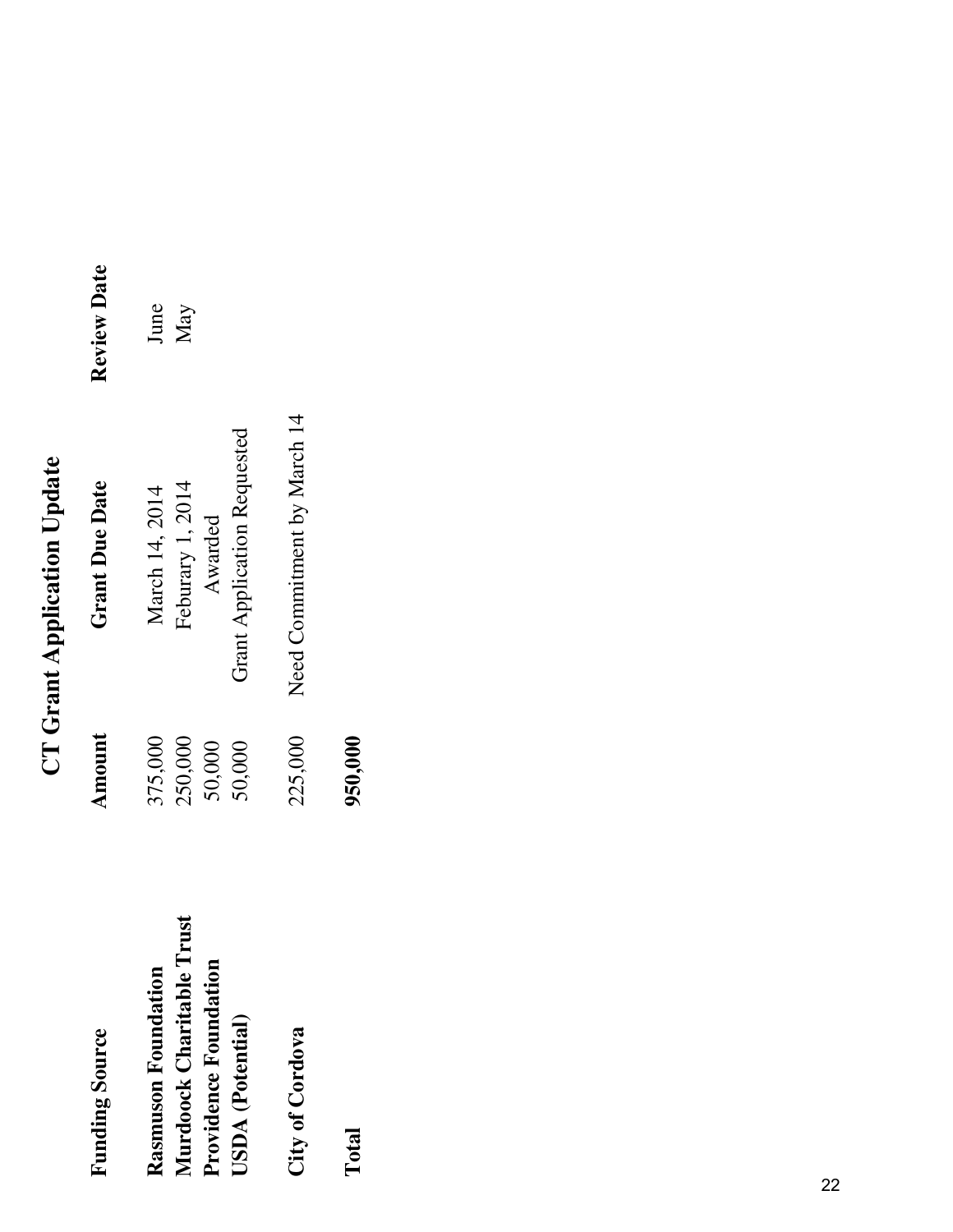## **Financial Report for October 2013 By: Timothy Kelly, CFO**

## **Cordova Community Medical Center**:

## **REVENUES**

For the month of October 2013, CCMC has exceeded the budgeted amount of revenue for the month.

- Total Patient Revenues were \$3.32M. Current adjustments to the Medicaid reimbursement rate have helped to lower contractual amounts for total net patient revenue. Rates for Medicare and Medicaid Long Term Care continue to be slightly higher than normal, however with the completion of the audited financial statements and a new cost report, the rates should be increased and contractuals lowered.
- Self Pay revenues continue to be major concern in our payer mix. Medicaid currently makes up 39.5% of CCMC's total revenue for the year while Medicare is another 22.9%. Self Pay is currently at 8.8% of all revenue with Bad Debt being about 2%.
- 39.1% of all revenue is generated through the Long Term Care unit, 49.6% is through outpatient facilities, and the remaining 11.3% is through Inpatient services.
- During the fiscal year audit, CCMC continued to make refinements to its bad debt accrual process. Due to changes, an adjustment was made in October to reflect the annual accrual to date.
- Cost Recoveries are lower than expected; however, this can be attributed to a reduction in grant income. CCMC anticipates applying for new Memorandum of Agreements in the future to help in our cost recovery amounts.

## **EXPENSES**

Expenses are lower than expected mostly due to the continuing reduction in utility costs from summer and the HVAC work.

- Wages and benefits are relatively stable. They are currently running higher than expected because of the acquisition of two LCSW's and a Licensed Nurse Practitioner. The taxes and benefits are lower because of a reclassification during the month of July. The auditors reclassified one month of our Health Insurance Policy expense to a prepay account. The ratio of taxes and benefits to wages is higher for the month because of an increase in the health insurance offered to employees, but lower annually because of the reclassification.
- General and Malpractice Insurance is higher due to an increase in rates and the increase of cost of Workman's Compensation Insurance.
- Travel expense is higher annually because of so many conferences held during the month of September, but lower for the current month. This should eventually lower our annual amount.
- Supplies are higher due to the busy summer months and an increased need to replenish our medical supplies. CCMC had one oncology patient which required very expensive medication, restocking of this medication was considerable.
- CCMC is currently analyzing its pharmaceutical processes. We need to change some of our coding to a federally mandated HCPC coding system. As a result, we have found that we are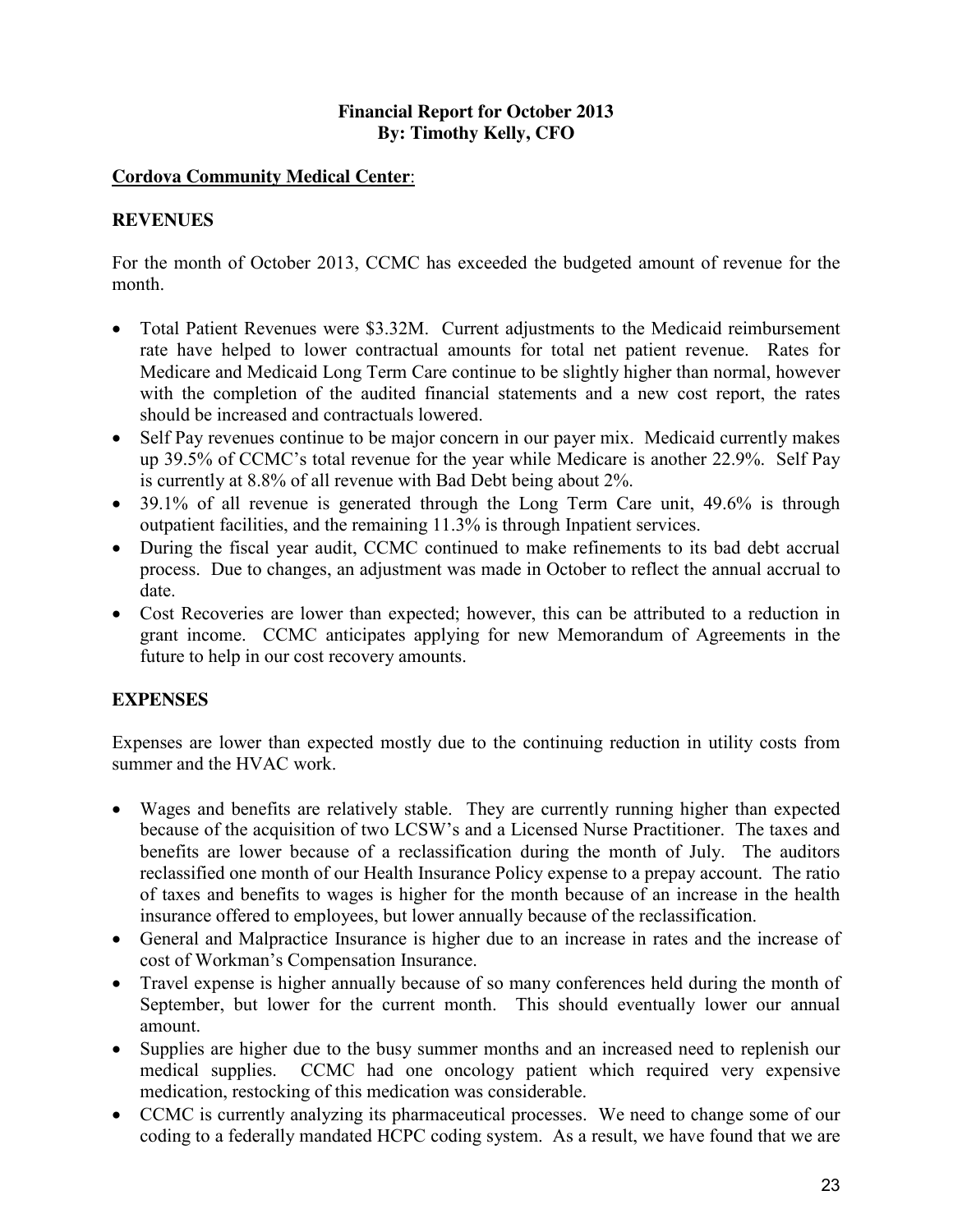not charging correct dosages on some drugs. This has resulted in under charging on some drugs and over charging on others. We are currently reviewing and shifting our pricing system to match the  $50<sup>th</sup>$  percentile of all companies.

- Utilities, particularly diesel fuel, are proving to be a major savings so far this year. While the budget has been annualized, there is still a considerable savings. Since the HVAC has been renovated and additional insulation installed in the EFIS system, CCMC continues to record lower utility costs.
- Rental buildings costs have also increased because of our need to utilize traveling personnel in some areas.

## **STATISTICS**

NET AR days shows a longer turn around in the accounts receivable. The change in the Medicaid Software program has dramatically affected our cash receipts. With such a large volume in Medicaid, it appears that CCMC is still behind about \$300k-\$400k in cash collections.

After completion of the current cost report for FY 2013, CCMC expects to receive an adjustment to the Medicare rates for FY 2013. The adjustment is based on the additional Medicare patient days throughout the year as well as the corrected coding for labor and allocation of utility costs. This adjustment is expected to restore the amount withheld in June 2013 as well as impart some additional cash.

Days' cash on hand (DCOH) is still a major concern. While repayment of the Medicare payment has been completed, the issue with the Medicaid Software installation has had a major affect on CCMC's collection of about one half of its cash per month. During the month of October, CCMC billed Medicaid for \$313k, but only received approximately \$180,000. After many conversations with the administration, errors in the software are continuing to be found and corrections are ongoing.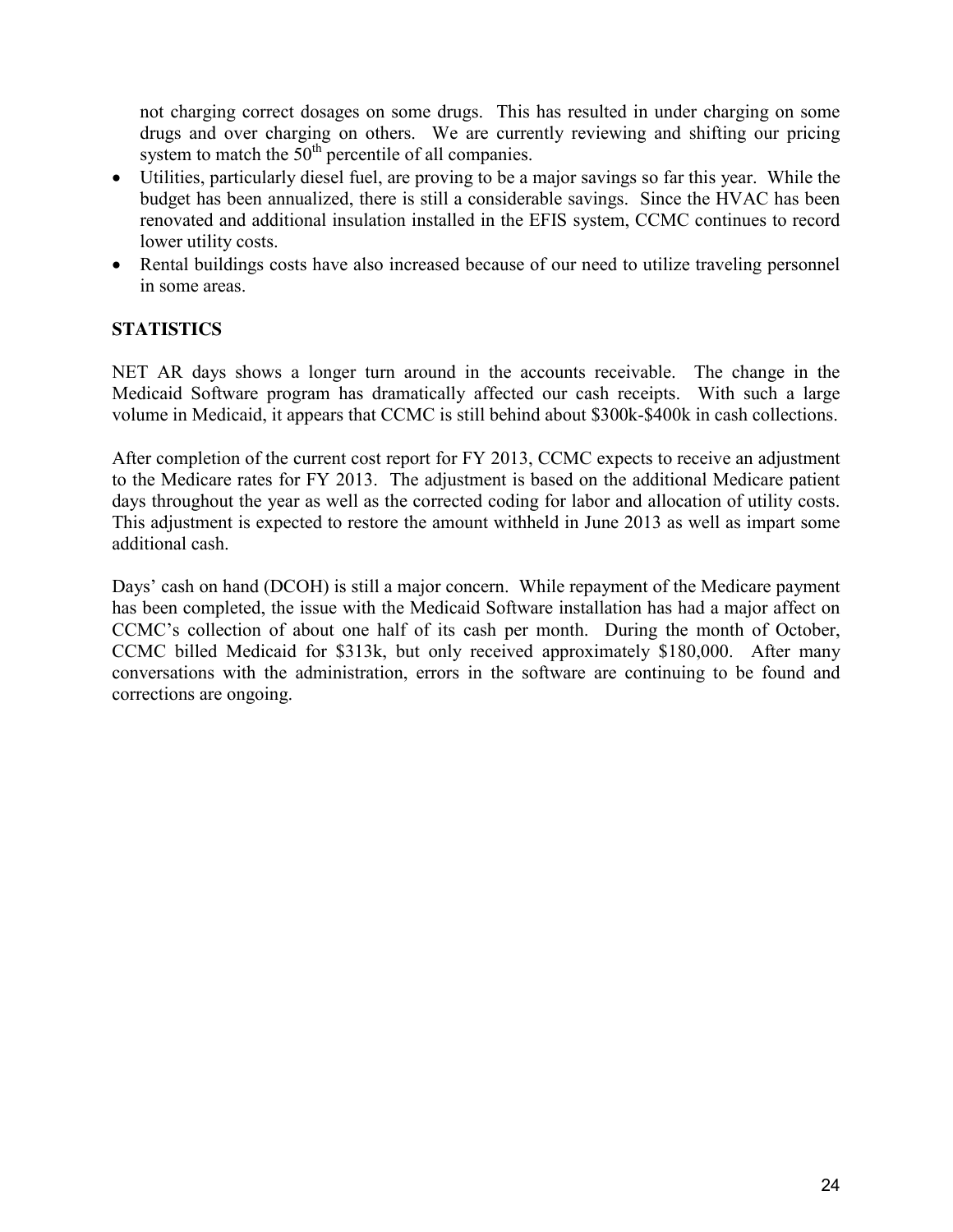|                                    | <b>Oct-13</b> | <b>Oct-13</b>           | <b>2013 YTD</b>            | <b>2013 YTD</b>           |
|------------------------------------|---------------|-------------------------|----------------------------|---------------------------|
|                                    | <b>Actual</b> | <b>Budget</b>           | <b>Actual</b>              | <b>Budget</b>             |
| <b>Gross Patient Revenue</b>       | \$<br>889,681 | $\mathbb{S}$<br>680,636 | $\mathcal{S}$<br>3,316,921 | $\mathbb{S}$<br>2,700,589 |
| <b>Net Patient Revenue</b>         | 717,446       | 569,983                 | 2,521,634                  | 2,261,548                 |
| <b>Bad Debt</b>                    | 65,681        | (29, 021)               | (71, 634)                  | (115, 148)                |
| <b>Cost Recoveries</b>             | 70,647        | 139,164                 | 336,312                    | 552,168                   |
| <b>Total Revenue</b>               | 853,774       | 680,126                 | 2,786,312                  | 2,698,568                 |
| <b>Total Expenses</b>              | (690, 790)    | (696, 807)              | (2, 586, 331)              | (2,764,752)               |
| <b>Net Operating Income (Loss)</b> | 162,984       | (16, 681)               | 199,981                    | (66, 184)                 |
| <b>Depreciation Expense</b>        | (21, 879)     | (19, 195)               | (94, 429)                  | (76, 161)                 |
| <b>Net Income (Loss)</b>           | 141,105       | (35, 876)               | 105,552                    | (142, 345)                |
| <b>Full Time Equivalents</b>       | 66.33         | 69.30                   | 75.22                      | 71.70                     |
| <b>Acute Average Daily Census</b>  | 0.10          | 0.34                    | 0.11                       | 0.34                      |
| <b>Acute Bed Days</b>              | 9.00          | 10.40                   | 33.00                      | 41.60                     |
| <b>LTC Average Daily Census</b>    | 10.00         | 9.50                    | 9.60                       | 9.50                      |
| <b>LTC Bed Days</b>                | 310.00        | 287.50                  | 1,181.00                   | 1,150.00                  |
| <b>Swing Bed Days</b>              | 51.00         | 31.67                   | 76.00                      | 126.68                    |
| <b>Medicare Swing Days</b>         | 51.00         | 25.00                   | 76.00                      | 100.00                    |
| <b>OP Visits</b>                   | 36.00         | 22.50                   | 150.00                     | 90.00                     |
| <b>ER Visits</b>                   | 42.00         | 58.33                   | 290.00                     | 233.32                    |
| <b>Clinic Visits</b>               | 157.00        | 142.00                  | 727.00                     | 568.00                    |
| <b>Net AR Days</b>                 | 94.10         | 60.00                   | 106.23                     | 60.00                     |
| <b>Days Cash on Hand</b>           | 9.59          | 45.00                   | 9.59                       | 45.00                     |

## **Sound Alternatives Counseling Center**:

Grant revenues are based upon a total of expected grants to date, annualized over the entire year. An accrual for Waiver revenue for the month of October has not been established at this time. Total expenses include all department based expenses; however, do not include overhead items such as administrative, building costs and utilities.

|                                    | $Oct-13$      | <b>Oct-13</b> | <b>2013 YTD</b> | <b>2013 YTD</b> |
|------------------------------------|---------------|---------------|-----------------|-----------------|
|                                    | <b>Actual</b> | <b>Budget</b> | <b>Actual</b>   | <b>Budget</b>   |
| <b>Net Patient Revenue</b>         | 33,195        | 9,720         | 96,354          | 38,880          |
| <b>Grant Revenue</b>               | 40,609        | 49,133        | 186,510         | 196,532         |
| <b>Total Revenuees</b>             | 73,804        | 58,853        | 282,864         | 235,412         |
| <b>Total Expenses</b>              | (71, 983)     | (49, 185)     | (247, 025)      | (196, 740)      |
| <b>Net Operating Income (Loss)</b> | 1,821         | 9,668         | 35,839          | 38,672          |
| <b>Full Time Equivalents</b>       | 10.71         |               | 13.9            | 13              |
| <b>Visits</b>                      | 122           | 94            | 147             | 376             |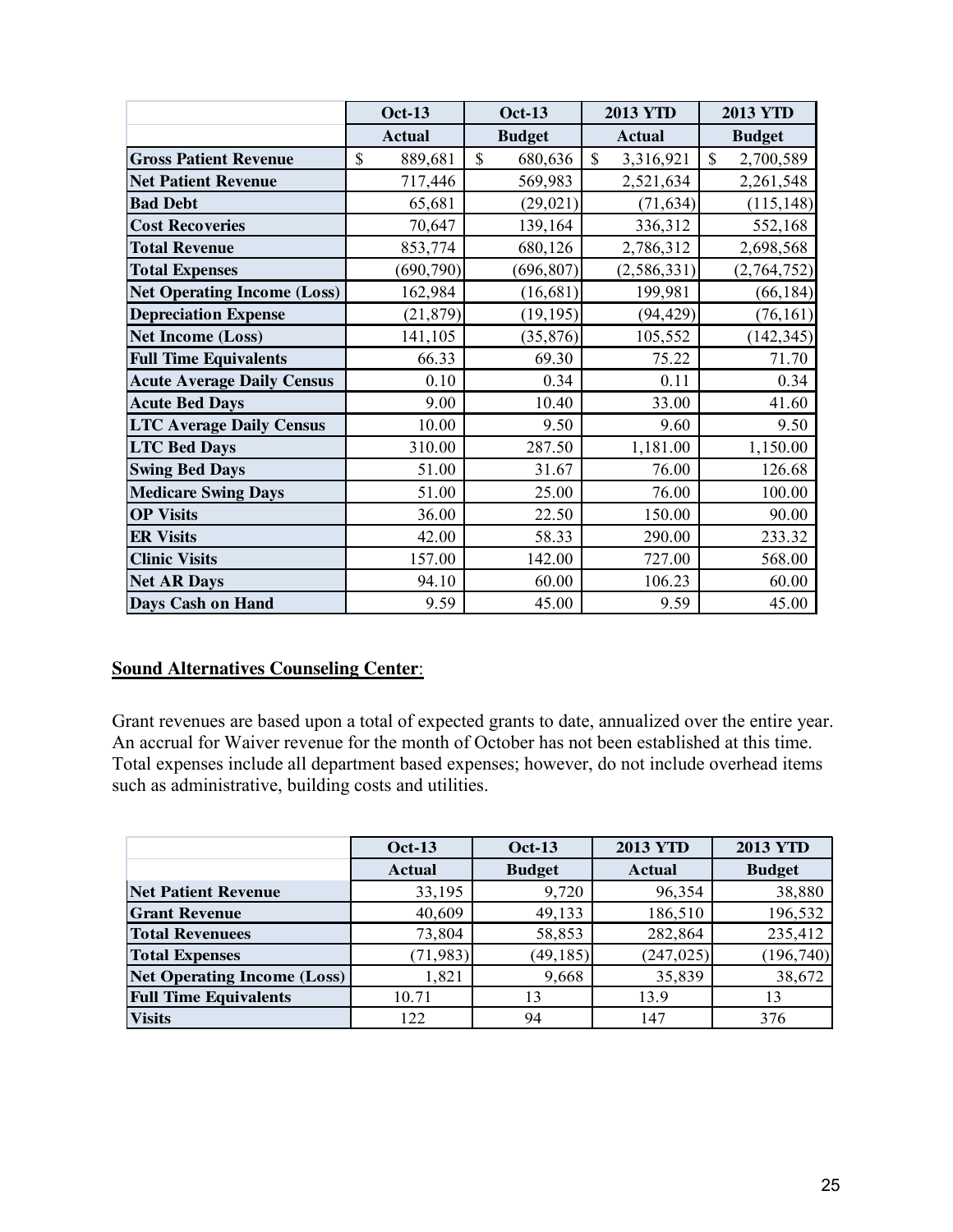## **Financial Report for November2013 By: Timothy Kelly, CFO**

## **Cordova Community Medical Center**:

## **REVENUES**

For the month of November 2013, CCMC has exceeded the budgeted amount of revenue for the month.

- Patient Revenue was \$889,681 which is over \$200k higher than budgeted. Contractual rates continue to look high, however it is felt these will be reduced upon review of the cost report which was submitted at the end of November 2013. The combination of the increased revenue and high contractual still appear to be higher than the budgeted Net Patient Revenue.
- Cost recoveries are lower than expected with the majority of these recoveries coming from the USAC reduction of the internet costs for the hospital.
- Self Pay and Medicaid revenues are major concerns in our payer mix. Medicaid currently makes up 38% of CCMC's total revenue. Self Pay is currently at 8.8% of all revenue with Bad Debt being about 2%.
- During November there was an increase in CCMC's Medicare revenue due to an increase in the swing bed volume. CCMC had two patients in swing bed status for the entire month, as well as having another patient for a few days.
- Additionally, there were several acute care patients that pushed the acute care bed days above 30 days.

## **EXPENSES**

Expenses are higher than expected due to an increase in wages and the recognition of both the Providence Management Agreement costs and the Administrator's costs in the CCMC profit and loss statement.

- Wages and benefits are higher than expected because of the acquisition of two LCSW's and a Licensed Nurse Practitioner. The taxes and benefits for the month of November are in line with the amount of wages that were paid for the month of November. The year-to-date taxes and benefits number is lower than normal because the auditors reclassified one month of our Health Insurance Policy expense to a prepay account.
- General and Malpractice Insurance is higher due to an increase in rates and the increase of cost of Workman's Compensation Insurance. The insurance amounts are being recognized on an annual basis per month.
- Other expenses include subscriptions, licenses, and dues. During November, CCMC paid their annual ASHNHA dues of approximately \$20,000.
- There is currently an intensive search for replacement personnel and physicians at the hospital. This has increased the current month's recruitment costs.
- Professional Services are higher for the month of November and for the year. This is due to the recognition of the Administrator's salary and the Providence Management Fee per discussions with the auditors. This adjustment is also recognized in the non-operating area as a contribution in-kind by the City of Cordova.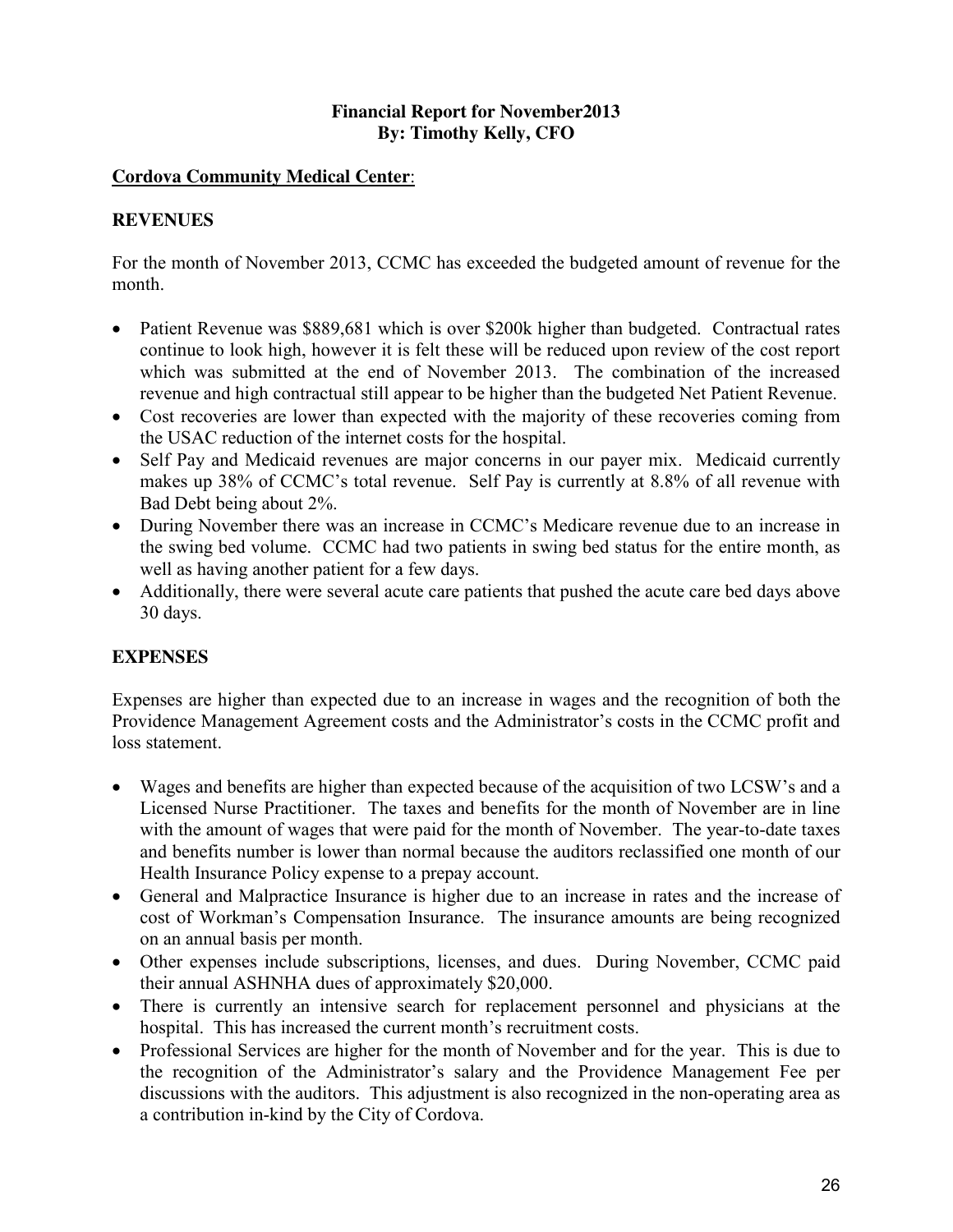- Utilities remain low for the month and for the year.
- Rental buildings costs remain high because of CCMC's need to utilize traveling personnel in some areas.

## **STATISTICS**

NET AR days continue to increase because of the Medicaid Software issue. The change in the Medicaid Software program has dramatically affected our cash receipts. At the end of November, Medicaid made up \$877k of CCMC's total accounts receivable of \$2.3M.

Days' cash on hand (DCOH) is a major concern. During the month of November, the amount of daily expenditures increased to \$24k a day which is up from an average of \$22k a day. For the month of November, that would mean an increase of expended cash of \$60,000 for the month.

|                                    | <b>Nov-13</b>           | <b>Nov-13</b>           | <b>2013 YTD</b>          | <b>2013 YTD</b>           |
|------------------------------------|-------------------------|-------------------------|--------------------------|---------------------------|
|                                    | <b>Actual</b>           | <b>Budget</b>           | <b>Actual</b>            | <b>Budget</b>             |
| <b>Gross Patient Revenue</b>       | $\mathbb{S}$<br>868,530 | $\mathbb{S}$<br>658,680 | $\mathbf S$<br>4,185,451 | $\mathbb{S}$<br>3,338,021 |
| <b>Net Patient Revenue</b>         | 594,029                 | 551,596                 | 3,115,663                | 2,795,351                 |
| <b>Bad Debt</b>                    | (40, 201)               | (28, 085)               | (111, 835)               | (142, 327)                |
| <b>Cost Recoveries</b>             | 91,880                  | 134,675                 | 428,197                  | 682,498                   |
| <b>Total Revenue</b>               | 645,708                 | 658,186                 | 3,432,025                | 3,335,523                 |
| <b>Total Expenses</b>              | (773, 903)              | (674, 329)              | (3, 527, 314)            | (3, 417, 329)             |
| <b>Net Operating Income (Loss)</b> | (128, 195)              | (16, 143)               | (95, 289)                | (81, 806)                 |
| <b>Depreciation Expense</b>        | (21, 879)               | (19, 195)               | (116,308)                | (76, 161)                 |
| <b>City In-Kind Contribution</b>   | 41,666                  | 41,666                  | 208,332                  | 208,332                   |
| <b>Net Income (Loss)</b>           | (108, 408.38)           | 6,328.10                | (3,265.09)               | 50,364.84                 |
| <b>Full Time Equivalents</b>       | 67.89                   | 69.30                   | 72.59                    | 71.70                     |
| <b>Acute Average Daily Census</b>  | 1.07                    | 0.34                    | 0.43                     | 0.34                      |
| <b>Acute Bed Days</b>              | 32.00                   | 10.40                   | 65.00                    | 41.60                     |
| <b>LTC Average Daily Census</b>    | 10.00                   | 9.50                    | 9.80                     | 9.50                      |
| <b>LTC Bed Days</b>                | 300.00                  | 285.00                  | 1,520.00                 | 1,444.00                  |
| <b>Swing Bed Days</b>              | 63.00                   | 30.00                   | 139.00                   | 152.00                    |
| <b>Medicare Swing Days</b>         | 62.00                   | 25.00                   | 138.00                   | 125.00                    |
| <b>OP Visits</b>                   | 16.00                   | 22.50                   | 166.00                   | 112.50                    |
| <b>ER Visits</b>                   | 29.00                   | 58.33                   | 319.00                   | 291.65                    |
| <b>Clinic Visits</b>               | 160.00                  | 142.00                  | 887.00                   | 710.00                    |
| <b>Net AR Days</b>                 | 118.26                  | 60.00                   | 114.24                   | 60.00                     |
| Days Cash on Hand                  | 4.93                    | 45.00                   | 4.93                     | 45.00                     |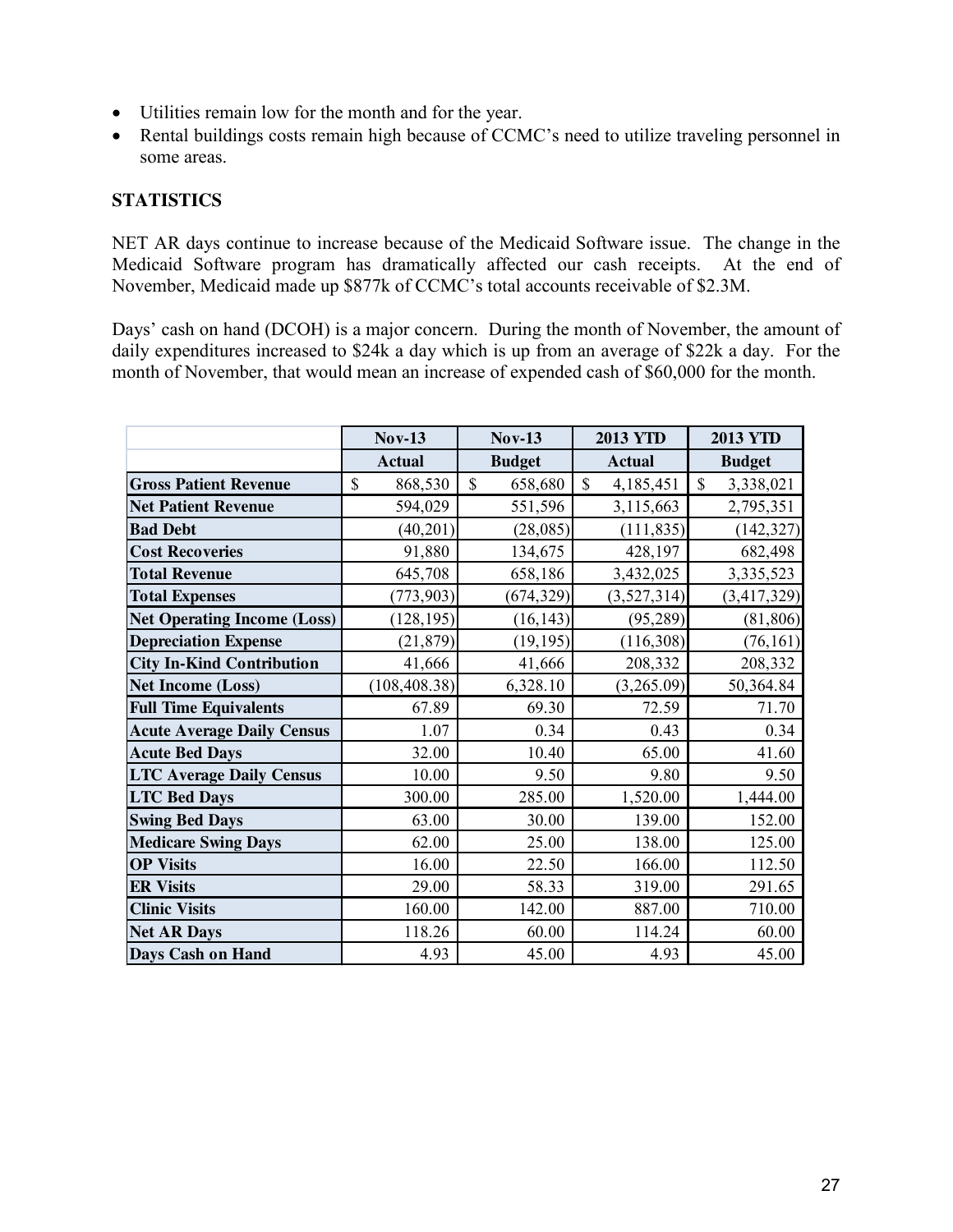## **Sound Alternatives Counseling Center**:

Grant revenues are based upon a total of expected grants to date, annualized over the entire year. Actual billing for Waiver revenue did not occur until December 2013. An accrual for waiver revenue for the months of October and November has been established at \$22k. Total expenses include all department based expenses; however, do not include overhead items such as administrative, building costs and utilities.

|                                    | $Nov-13$      | $Nov-13$      | <b>2013 YTD</b> | <b>2013 YTD</b> |
|------------------------------------|---------------|---------------|-----------------|-----------------|
|                                    | <b>Actual</b> | <b>Budget</b> | <b>Actual</b>   | <b>Budget</b>   |
| <b>Net Patient Revenue</b>         | 10,695        | 9,720         | 107,049         | 48,286          |
| <b>Grant Revenue</b>               | 56,046        | 49,133        | 242,557         | 244,080         |
| <b>Total Revenuees</b>             | 66,741        | 58,853        | 349,606         | 292,367         |
| <b>Total Expenses</b>              | (70, 243)     | (49, 185)     | (317, 284)      | (244, 338)      |
| <b>Net Operating Income (Loss)</b> | (3,501)       | 9,668         | 32,322          | 48,028          |
| <b>Full Time Equivalents</b>       | 11.52         | 13            | 13.6            | 13              |
| <b>Visits</b>                      | 84            | 94            | 450             | 470             |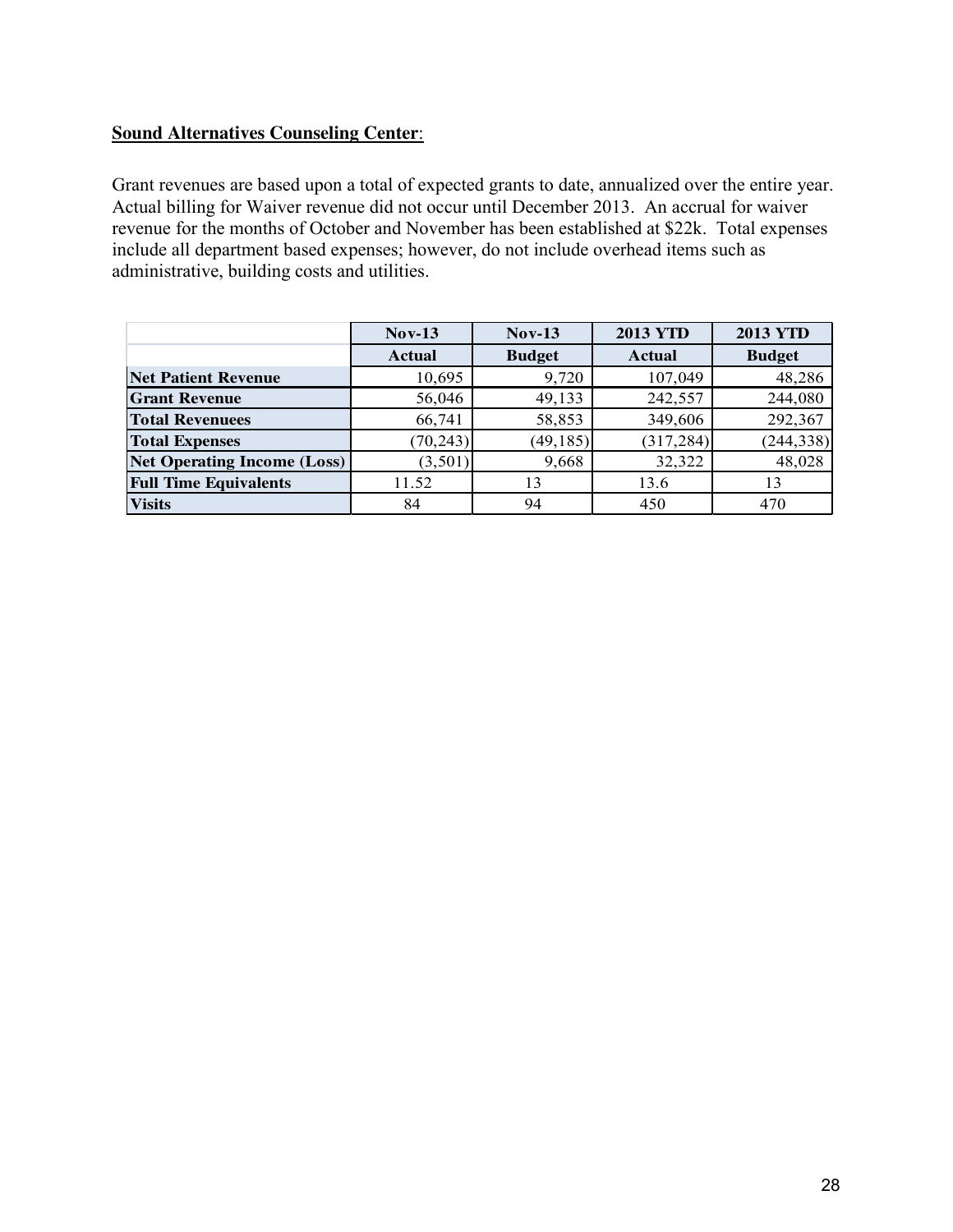## **CITY OF CORDOVA, ALASKA RESOLUTION**

## **A RESOLUTION OF THE CITY COUNCIL OF THE CITY OF CORDOVA, ALASKA, AUTHORIZING THE APPROPRIATION FROM THE GENERAL FUND IN THE AMOUNT OF \$42,000 TO THE CORDOVA COMMUNITY MEDICAL CENTER (CCMC) TO FUND THE COST OF TASK 200 (FINAL DOCUMENTS) PHASE OF THE A CT SCANNER PROJECT AT CORDOVA COMMUNITY MEDICAL CENTER**

**WHEREAS**, The City Council and the City of Cordova Community Medical Center (CCMC) have had several discussions concerning the need to procure a CT scanner; and

**WHEREAS**, the purchase and installation of a CT scanner at Cordova Community Medical Center would benefit the citizens of Cordova through increase diagnostic capability that could allow patients to receive treatment in Cordova and reduce the need to leave Cordova for services; and

**WHEREAS**, the installation of a CT scanner requires careful planning including professional design services for building modifications and cost estimates necessary to the installation of a major item of specialized equipment in an active health facility; and

**WHEREAS**, Spark Design, LLC has been contracted to provide the Design Services for the CCMC CT scanner project; and

**WHEREAS**, Sparks Design, LLC has completed Task 100 Concept Design and it is time to complete Task 200 Final Documents;

**NOW, THEREFORE BE IT RESOLVED**, the City of Cordova will provide \$42,000 for payment to Spark Alaska, LLC for the completion of Task 200 Final Documents for the CCMC CT Scanner project.

## **PASSED AND APPROVED THIS 5 th DAY OF FEBRUARY, 2014.**

 $\mathcal{L}_\text{max}$  , and the contract of the contract of the contract of the contract of the contract of the contract of the contract of the contract of the contract of the contract of the contract of the contract of the contr

 $\mathcal{L}_\text{max}$  , and the contract of the contract of the contract of the contract of the contract of the contract of the contract of the contract of the contract of the contract of the contract of the contract of the contr

James Kacsh, Mayor

ATTEST:

Susan Bourgeois, City Clerk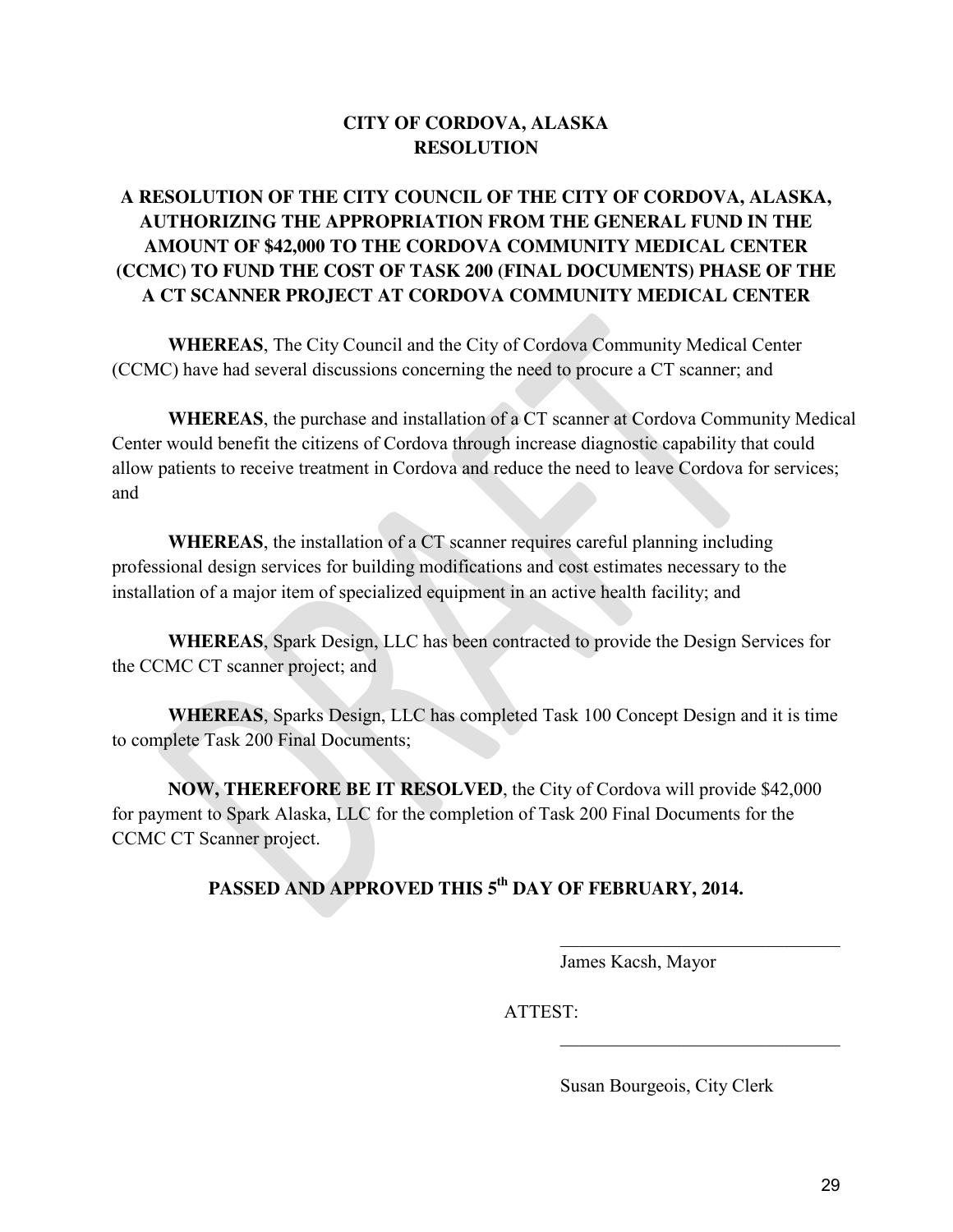## Memorandum

![](_page_30_Picture_1.jpeg)

To: Health Services Board From: Theresa Carté, CCMC Administrator Date: January 10, 2014 Re: CT Scanner Resolution to fund Task 200: Final Documents

CCMC has budgeted this year for the CT Scanner to be operational in November 2014. The budget includes both the planned revenue from the additional services we will be providing and the expenses associated with its use.

In order to be ready as quickly as possible to begin renovations and installation, we need to continue the work on the Architectural and Engineering Design process. We completed Task 100, Concept Design in July 2013. The next step is the Final Documents.

The Spark Design, LLC team will coordinate the completion of the construction documents package. The Final Documents will be prepared for a design-bid-build delivery. The package will consist of drawings and specifications. Cordova Community Medical Center/City of Cordova will provide Division 00 and Division 01 of the specification for bidding and construction contract purposes to support this work.

We would like the Health Service Board to make a motion to support the payment for this next step in the CT Scanner project. We have drafted the Resolution which we would like to include in the next City Council meeting.

*Requested Motion: I move to support the submission of the "CT Scanner Resolution to fund Task 200: Final Documents to Spark Design, LLC" to the February 5, 2014 meeting of the Cordova City Council.*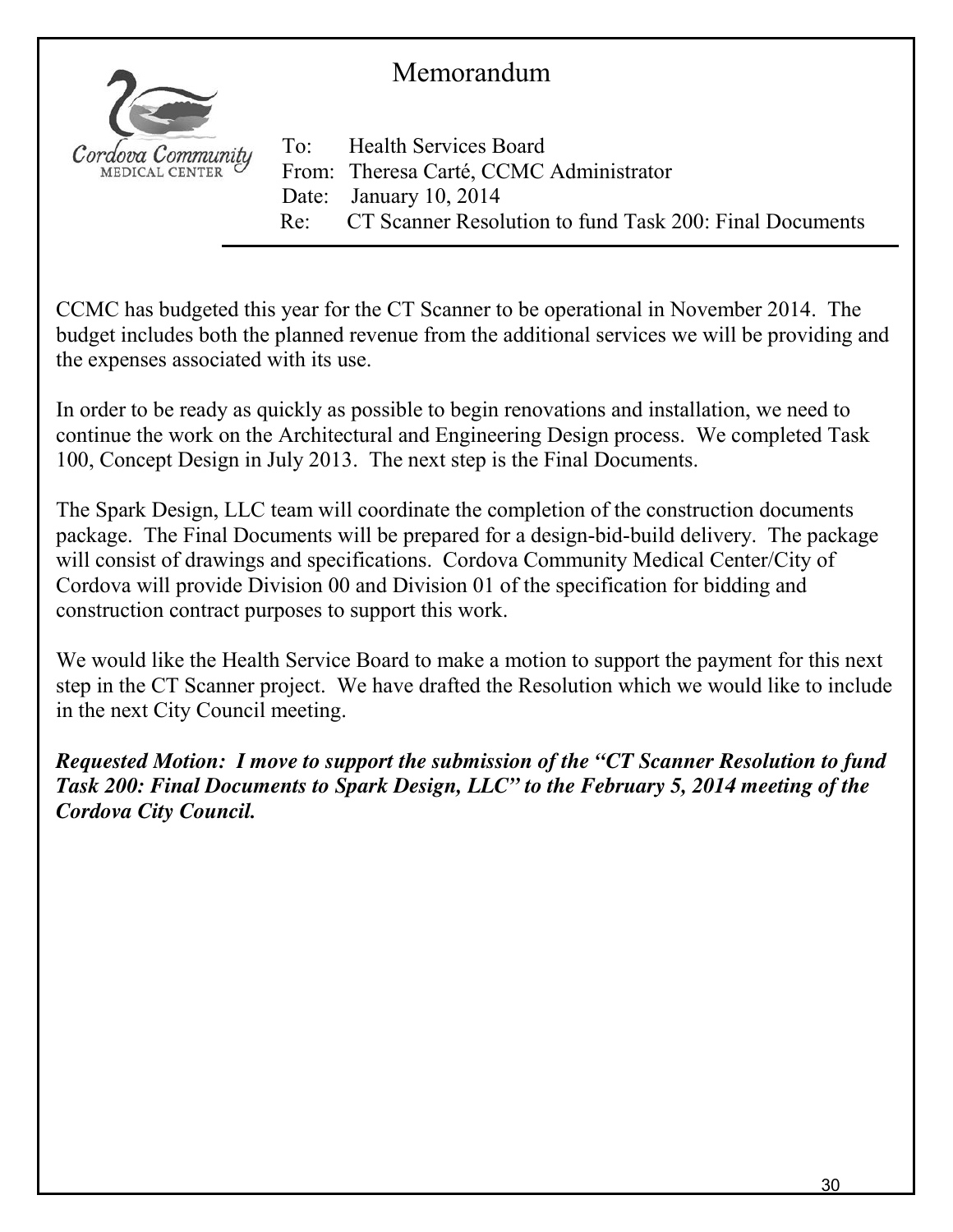## **CITY OF CORDOVA, ALASKA RESOLUTION**

## **A RESOLUTION OF THE CITY COUNCIL OF THE CITY OF CORDOVA, ALASKA, AUTHORIZING THE APPROPRIATION FROM THE GENERAL FUND IN THE AMOUNT OF \$225,000 TO THE CORDOVA COMMUNITY MEDICAL CENTER (CCMC) TO FUND THE COST OF A CT SCANNER PURCHASE AND INSTALLATION AT CORDOVA COMMUNITY MEDICAL CENTER**

**WHEREAS**, the City of Cordova and Cordova Community Medical Center have been discussing the Cordova Community Medical Center purchasing a CT scanner; and

**WHEREAS**, the purchase and installation of a CT scanner at Cordova Community Medical Center would benefit the citizens of Cordova through increase diagnostic capability that could allow patients to receive treatment in Cordova and reduce the need to leave Cordova for services; and

**WHEREAS**, the installation of a CT scanner requires careful planning including concept drawings and projected cost for the purchase and installation; and

**WHEREAS**, the success of the project receiving grant funding requires a financial commitment from the City of Cordova.

**NOW, THEREFORE BE IT RESOLVED**, the City of Cordova will provide \$225,000 in capital funds to support the planning, purchase, and installation of a CT scanner at Cordova Community Medical Center.

**PASSED AND APPROVED THIS 5 th DAY OF FEBRUARY, 2014.** 

 $\mathcal{L}_\mathcal{L} = \mathcal{L}_\mathcal{L} = \mathcal{L}_\mathcal{L} = \mathcal{L}_\mathcal{L} = \mathcal{L}_\mathcal{L} = \mathcal{L}_\mathcal{L} = \mathcal{L}_\mathcal{L} = \mathcal{L}_\mathcal{L} = \mathcal{L}_\mathcal{L} = \mathcal{L}_\mathcal{L} = \mathcal{L}_\mathcal{L} = \mathcal{L}_\mathcal{L} = \mathcal{L}_\mathcal{L} = \mathcal{L}_\mathcal{L} = \mathcal{L}_\mathcal{L} = \mathcal{L}_\mathcal{L} = \mathcal{L}_\mathcal{L}$ 

 $\mathcal{L}_\text{max}$  , which is a set of the set of the set of the set of the set of the set of the set of the set of the set of the set of the set of the set of the set of the set of the set of the set of the set of the set of

James Kacsh, Mayor

ATTEST:

Susan Bourgeois, City Clerk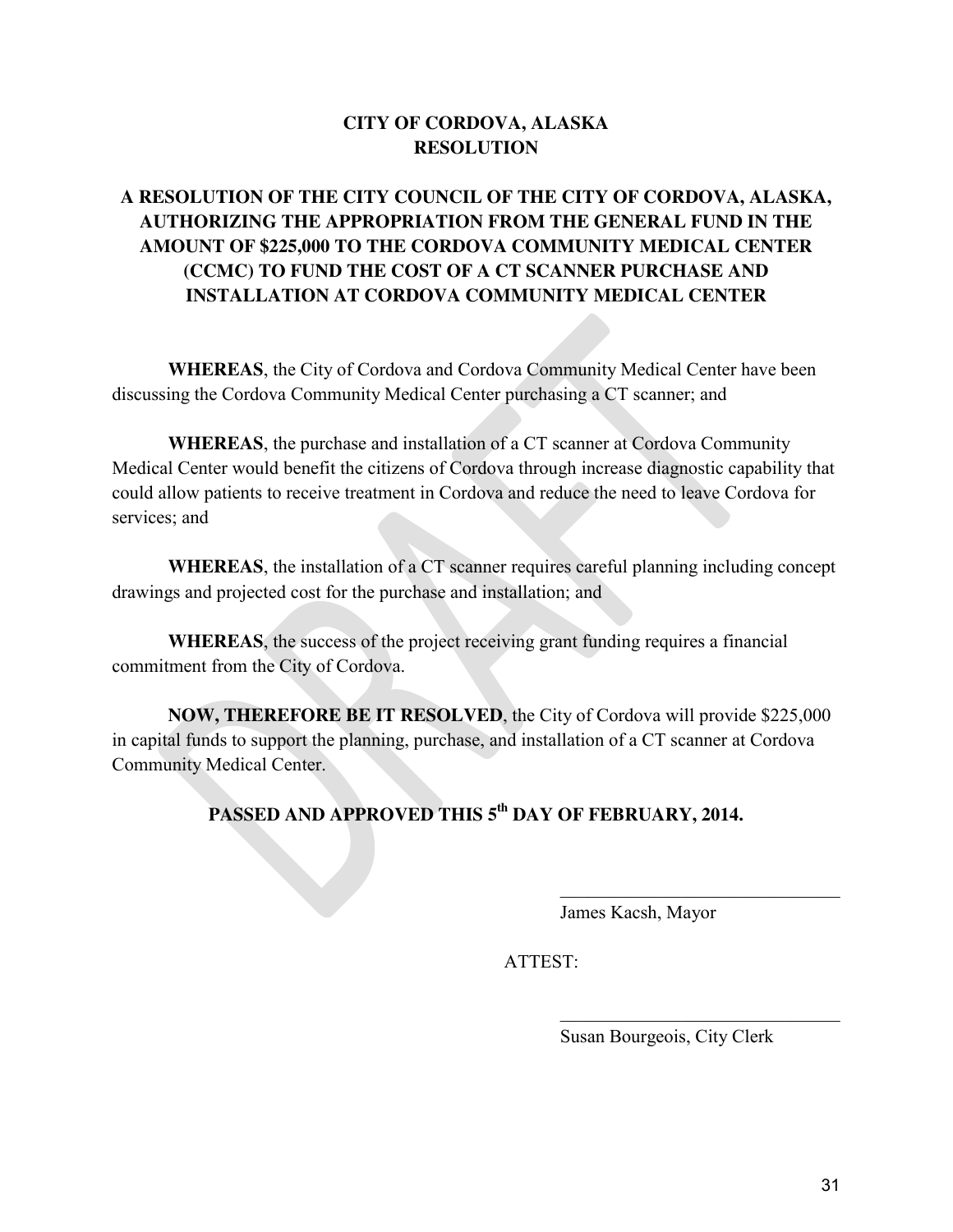## Memorandum

![](_page_32_Picture_1.jpeg)

To: Health Services Board From: Theresa Carté, CCMC Administrator Date: January 10, 2014 Re: Resolution of support for CT Scanner

CCMC has followed the City of Cordova's request to pursue grant funding in the purchase and installation of the CT Scanner. We are working with Rasmuson, Murdock, and USDA to acquire approximately \$675,000 in support of this project. The City of Cordova has already received \$50,000 grant money from Providence Health & Services Alaska in support of the CT Scanner. The total amount we are pursuing from grants is \$725,000.

As part of the Rasmuson Foundation's grant application, they require that the City produce evidence of their in kind support for the CT Scanner project. This must be done before the application due date in April. They request this in an amount that is half of what we are asking them to contribute or the amount to make up the difference in cost of the project, whichever is greater. We are asking Rasmuson for \$375,000, which means half of that amount would be \$187,500. In this case, the amount that the City of Cordova needs to commit to the project is \$225,000 which is the difference between the approximated total grant support (\$725,000) and the total estimated project cost (\$950,000).

We would like the Health Service Board to make a motion to support the commitment to \$225,000 to be paid by the City of Cordova during the course of this project. The money does not need to be spent now; this is a commitment to spend, when necessary, in support of the project. We have drafted the Resolution which we would like to include in the next City Council meeting.

*Requested Motion: I move to support the submission of the "Resolution of support for CT Scanner" to the February 5, 2014 meeting of the Cordova City Council.*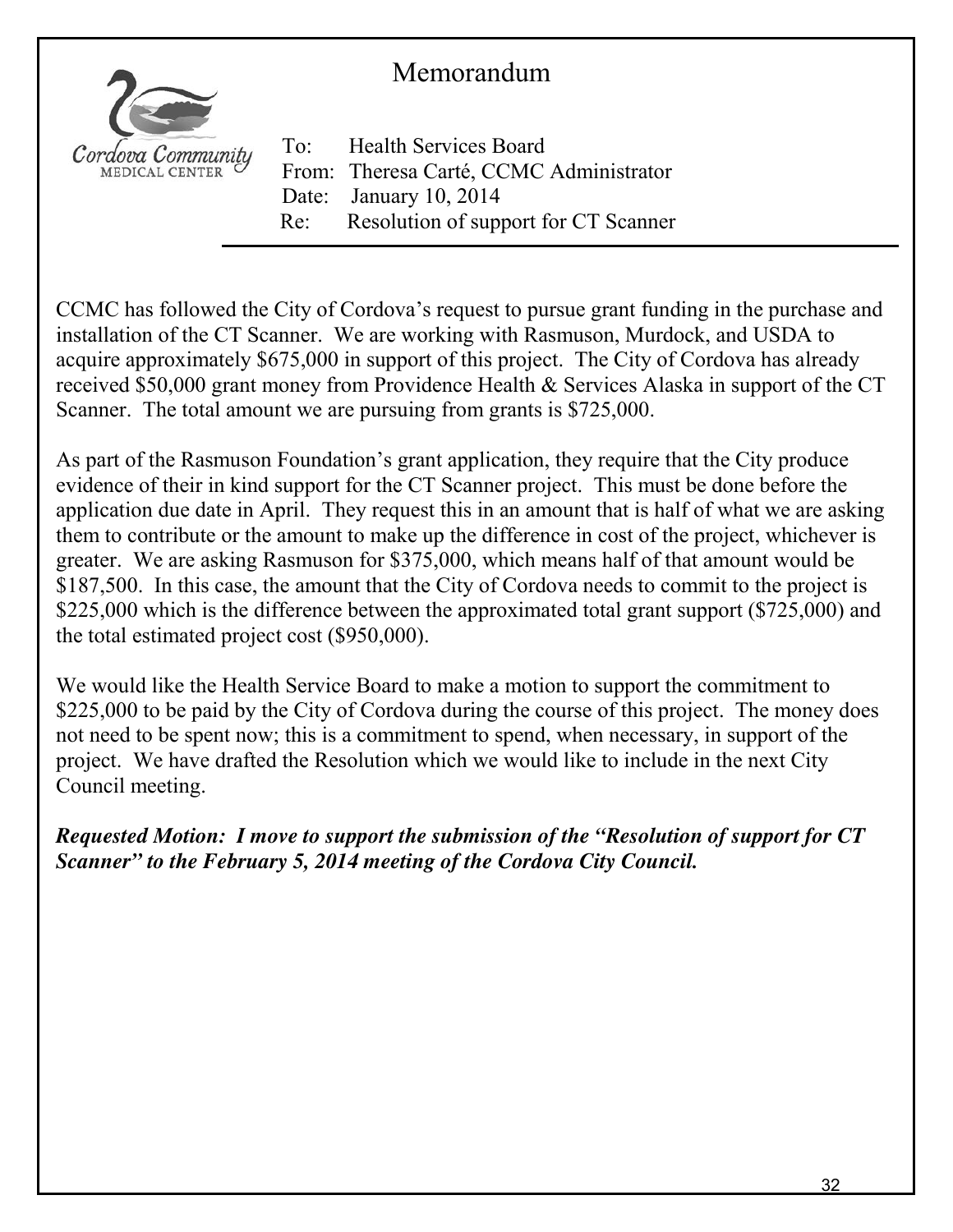## **ELGEEREHFELDMERTZ, LLC**

CERTIFIED PUBLIC ACCOUNTANTS

9309 Glacier Highway, Suite B-200 • Juneau, Alaska 99801 907.789.3178 • FAX 907.789.7128 • www.ermcpa.com

November 25, 2013

Honorable Mayor, City Council and Cordova Community Health Services Board Cordova Community Medical Center Cordova, Alaska

Dear Members:

We have audited the financial statements of Cordova Community Medical Center (the "Medical Center"), a component unit of the City of Cordova, as of and for the year ended June 30, 2013, and have issued our report thereon dated November 25, 2013. Professional standards require that we advise you of the following matters relating to our audit.

## **Our Responsibility In Relation to the Financial Statement Audit**

As communicated in our engagement letter dated June 1, 2013, our responsibility, as described by professional standards, is to form and express an opinion about whether the financial statements that have been prepared by management with your oversight are presented fairly, in all material respects, in conformity with accounting principles generally accepted in the United States of America. Our audit of the financial statements does not relieve you or management of your respective responsibilities.

Our responsibility, as prescribed by professional standards, is to plan and perform our audit to obtain reasonable, rather than absolute, assurance about whether the financial statements are free of material misstatement. An audit of financial statements includes consideration of internal control over financial reporting as a basis for designing audit procedures that are appropriate in the circumstances, but not for the purpose of expressing an opinion on the effectiveness of the entity's internal control over financial reporting. Accordingly, as part of our audit, we considered the internal control of Cordova Community Medical Center solely for the purpose of determining our audit procedures and not to provide any assurance concerning such internal control.

We are also responsible for communicating significant matters related to the audit that are, in our professional judgment, relevant to your responsibilities in overseeing the financial reporting process. However, we are not required to design procedures for the purpose of identifying other matters to communicate to you.

## **Planned Scope and Timing of the Audit**

We conducted our audit consistent with the planned scope and timing we previously communicated to you.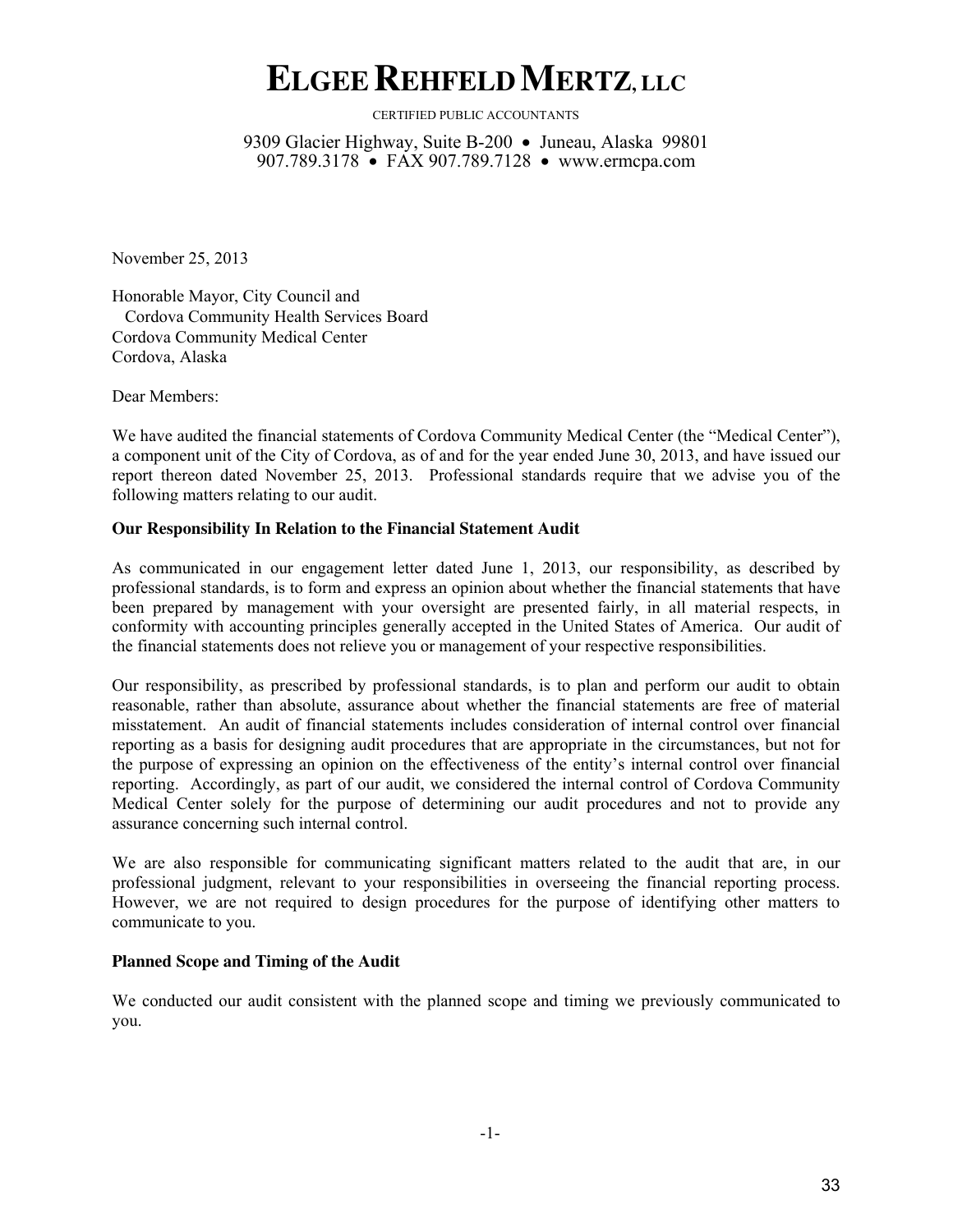## **Compliance with All Ethics Requirements Regarding Independence**

The engagement team, and our firm have complied with all relevant ethical requirements regarding independence.

## **Qualitative Aspects of the Entity's Significant Accounting Practices**

## *Significant Accounting Policies*

Management has the responsibility to select and use appropriate accounting policies. A summary of the significant accounting policies adopted by Cordova Community Medical Center is included in Note 1 to the financial statements. There have been no initial selection of accounting policies and no changes in significant accounting policies or their application during 2013. No matters have come to our attention that would require us, under professional standards, to inform you about (1) the methods used to account for significant unusual transactions and (2) the effect of significant accounting policies in controversial or emerging areas for which there is a lack of authoritative guidance or consensus.

## *Significant Accounting Estimates*

Accounting estimates are an integral part of the financial statements prepared by management and are based on management's current judgments. Those judgments are normally based on knowledge and experience about past and current events and assumptions about future events. Certain accounting estimates are particularly sensitive because of their significance to the financial statements and because of the possibility that future events affecting them may differ markedly from management's current judgments.

The most sensitive accounting estimates affecting the financial statements are management's estimate of net realizable value of accounts receivable and the associated allowance for doubtful accounts.

Management's estimate of the net realizable value of accounts receivable and the associated allowance for doubtful accounts is based on historical collections of accounts receivable. We evaluated the key factors and assumptions used to develop the above mentioned values and determined that it is reasonable in relation to the basic financial statements taken as a whole.

## *Financial Statement Disclosures*

The financial statement disclosures are neutral, consistent, and clear.

## **Significant Difficulties Encountered during the Audit**

We encountered no significant difficulties in dealing with management relating to the performance of the audit.

## **Uncorrected and Corrected Misstatements**

For purposes of this communication, professional standards require us to accumulate all known and likely misstatements identified during the audit, other than those that we believe are trivial, and communicate them to the appropriate level of management. Management has corrected all identified misstatements.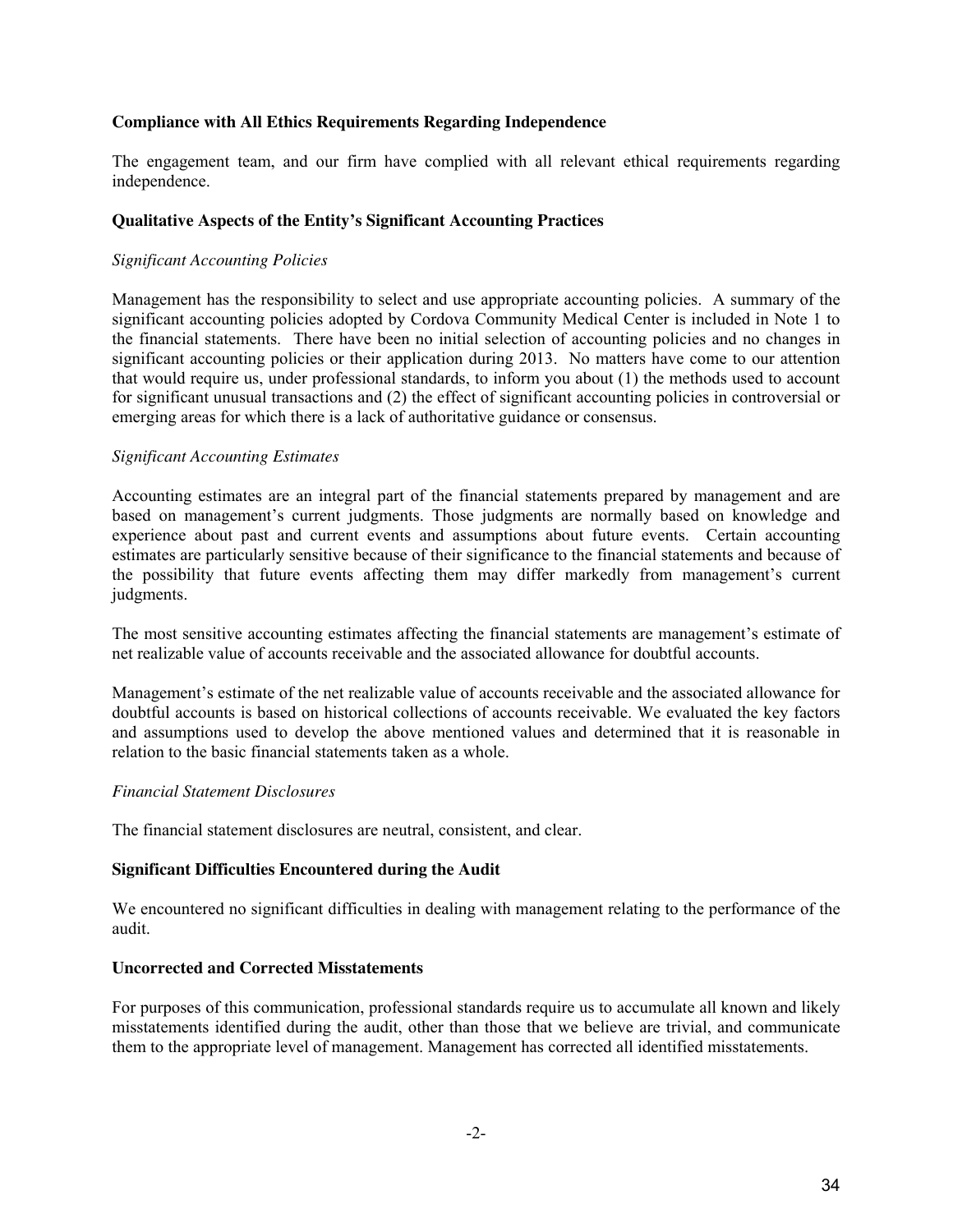In addition, professional standards require us to communicate to you all material, corrected misstatements that were brought to the attention of management as a result of our audit procedures. The following material misstatement that we identified as a result of our audit procedures was brought to the attention of, and corrected by, management:

To reclassify cash, accounts payable, payroll liability, and prepaid expenses.

The following material misstatements were brought to our attention by the Medical Center for review and possible correction, all of which were corrected by management:

- To record Capital Contributions from the City of Cordova to the Medical Center.
- To record Providence management fees and salary costs paid for by the City of Cordova on behalf of the Medical Center.
- To record State of Alaska PERS on-behalf revenue.

## **Disagreements with Management**

For purposes of this letter, professional standards define a disagreement with management as a matter, whether or not resolved to our satisfaction, concerning a financial accounting, reporting, or auditing matter, which could be significant to Cordova Community Medical Center's financial statements or the auditor's report. No such disagreements arose during the course of the audit.

## **Representations Requested from Management**

We have requested certain written representations from management, which are included in the management representation letter dated November 25, 2013.

## **Management Consultations with Other Independent Accountants**

In some cases, management may decide to consult with other accountants about auditing and accounting matters. Management informed us that, and to our knowledge, there were no consultations with other accountants regarding auditing and accounting matters.

## **Accounting Assistance**

As part of our engagement we drafted the financial statements of Cordova Community Medical Center from its books and records; however, management of Cordova Community Medical Center was involved in the drafting process and retains responsibility for the financial statements and schedules.

## **Other Information in Documents Containing Audited Financial Statements**

Pursuant to professional standards, our responsibility as auditors for other information in documents containing the Cordova Community Medical Center's audited financial statements does not extend beyond the financial information identified in the audit report, and we are not required to perform any procedures to corroborate such other information. However, in accordance with such standards, we have read the information and considered whether such information, or the manner of its presentation, is materially inconsistent with its presentation in the financial statements.

Our responsibility also includes communicating to you any information which we believe is a material misstatement of fact. Nothing came to our attention that caused us to believe that such information, or its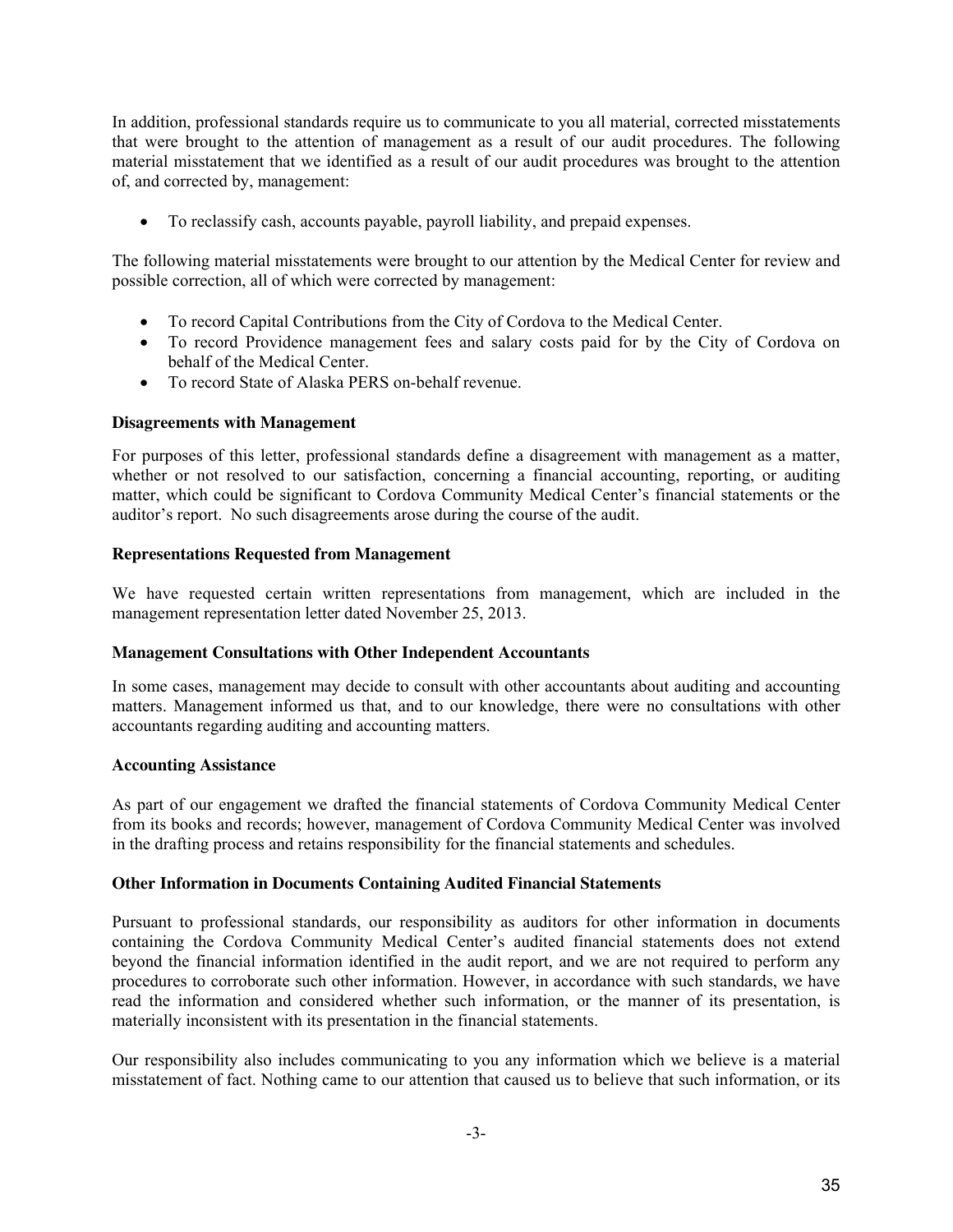manner of presentation, is materially inconsistent with the information, or manner of its presentation, appearing in the financial statements.

## **Other Significant Matters, Findings or Issues**

In the normal course of our professional association with Cordova Community Medical Center, we generally discuss a variety of matters, including the application of accounting principles and auditing standards, operating and regulatory conditions affecting the entity, and operational plans and strategies that may affect the risks of material misstatement. None of the matters discussed resulted in a condition to our retention as Cordova Community Medical Center's auditors.

## **Internal Control and Other Matters**

## *Other Internal Control Matters Noted During the Current Audit*

No new matters to report for fiscal year 2013.

## *Internal Control Matters Noted During the Prior Audit and Their Current Status*

## Internal Controls over Financial Reporting, Timely and Complete Reconciliations

In prior year, we recommended the Medical Center ensure that sufficient accounting personnel, employed or on a contract basis, are available to maintain its accounting records. In addition, we recommended that the Medical Center establish a monitoring process whereby the Administrator and/or Community Health Services Board can assure itself that the accounting records are being properly maintained. This matter was reported as a material weakness in internal controls over financial reporting.

*FY13 Status*: This comment is considered partially resolved, and we are not reporting this as a material weakness in fiscal year 2013; however, management needs to continue to improve processes to ensure timely and complete reconciliations.

We recognize that during the year, accounts were reconciled regularly and timely; however, there were errors in the reconciliations at year-end related to account classifications and a failure to capture nonroutine transactions related to contributed capital from the City of Cordova, as well as certain costs paid for by the City of Cordova on behalf of the Medical Center. Further, there were errors in properly recording expenses for invoices that cross fiscal years.

We recommend management review account classifications at year-end, ensure proper cutoff procedures are adhered to for invoices crossing fiscal years and ensure non-routine transactions are accurately captured. Several of the capital projects related to the contributions from the City of Cordova to the Medical Center are still in process. We recommend that at project completion, the Medical Center ensure they have recorded the entire project amount and the amount is in agreement with the City of Cordova records.

## Seek Additional Funding Sources or Consider Cost Reductions

In prior year we recommended that the Health Services Board work to identify additional funding sources or cut costs in order for the hospital to continue to remain viable in future years.

*FY13 Status*: Comment resolved.